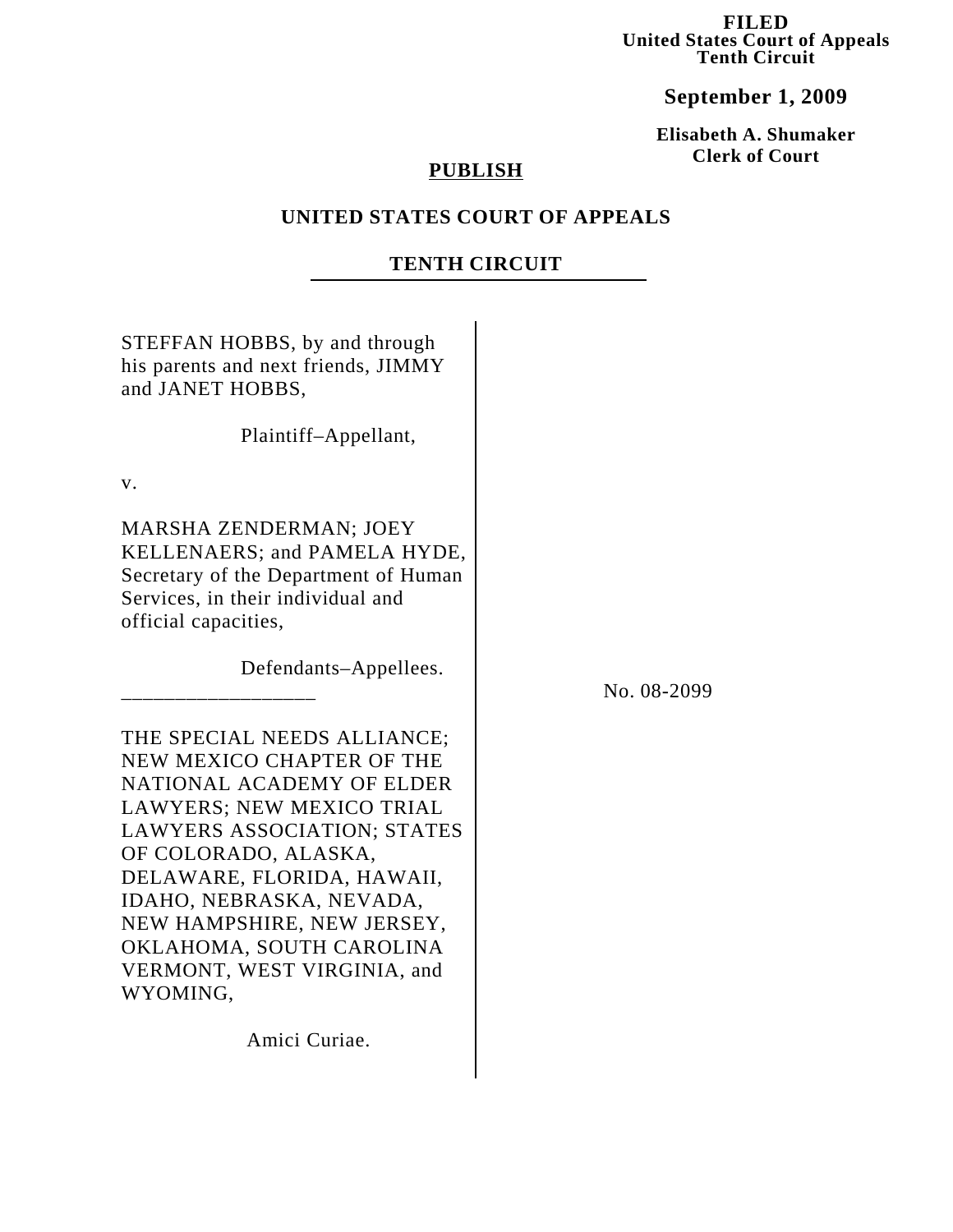# **Appeal from the United States District Court for the District of New Mexico (D.C. No. 6:06-CV-00985-BB-WDS)**

Duff Westbrook (Maureen A. Sanders with him on the briefs), Sanders & Westbrook, P.C., Albuquerque, New Mexico, for Plaintiff-Appellant.

Paul R. Ritzma, General Counsel/Special Assistant Attorney General (Mark Dawson Jarmie and Mark Standridge, Mark D. Jarmie LLC, with him on the briefs), New Mexico Human Services Department, Santa Fe, New Mexico, for Defendants-Appellees.

Before **HENRY**, Chief Circuit Judge, **BRISCOE**, and **LUCERO**, Circuit Judges.

**LUCERO**, Circuit Judge.

Steffan Hobbs, by and through his parents as next friends, sued several employees of the New Mexico Human Services Department ("NMHSD") following that agency's denial of Hobbs' application for Medicaid benefits. NMHSD's denial turned on its determination that a certain trust was a "countable resource" because the trust was not being administered for Hobbs' sole benefit. Hobbs advanced claims under 42 U.S.C. § 1983 alleging defendants violated his rights under the Medicaid Act and denied him due process by rejecting his application on the basis of unwritten, unascertainable standards. The district court agreed with defendants' interpretation of the relevant statutes, concluded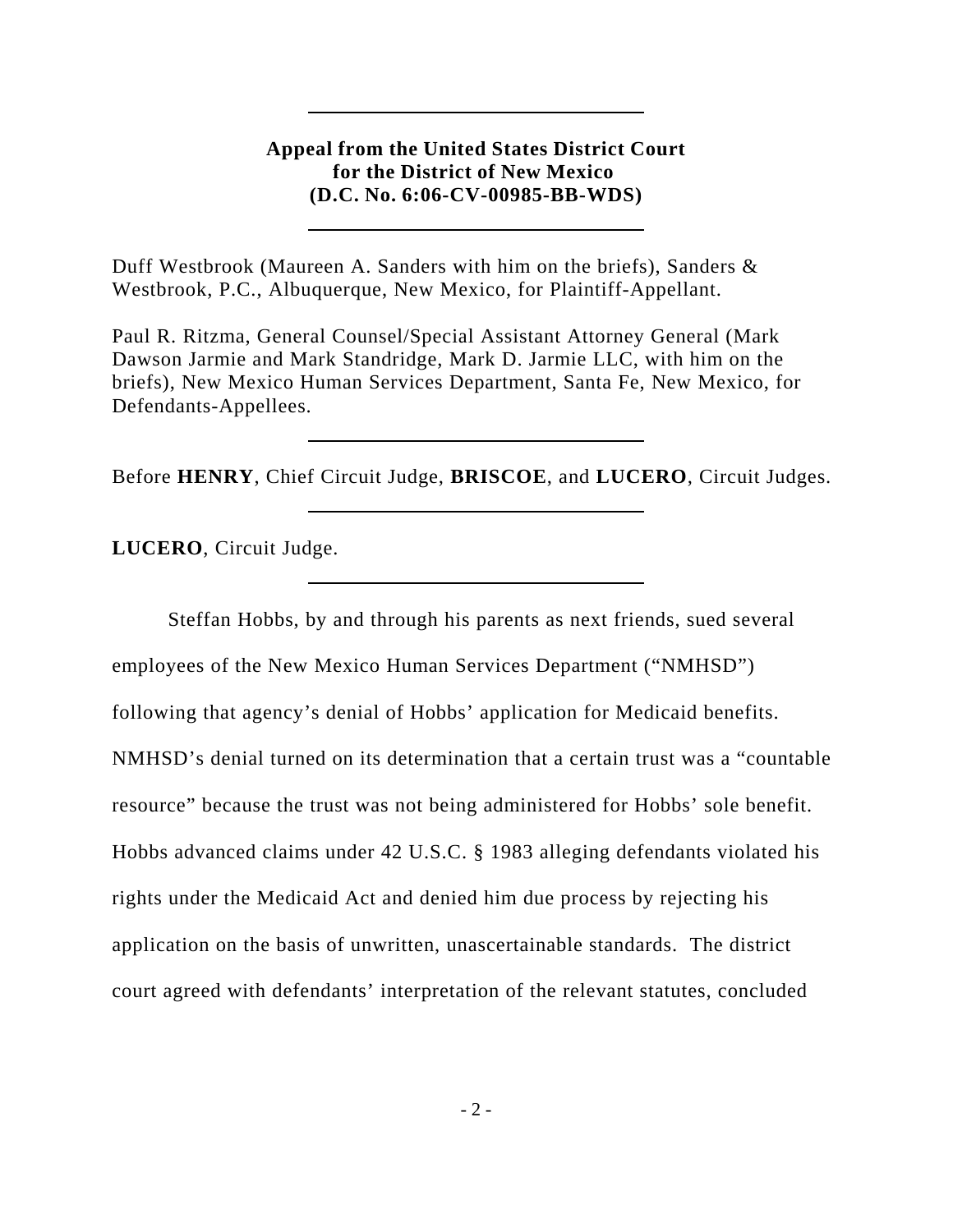that Hobbs' rights had not been violated, and granted summary judgment to defendants.

We hold that the statutory provisions upon which Hobbs relies do not confer private rights enforceable under § 1983. We further hold that defendants did not violate Hobbs' right to due process, but simply applied a "sole benefit" standard to the particular facts of his case. Exercising jurisdiction under 28 U.S.C. § 1291, we affirm the judgment of the district court.

#### **I**

Hobbs was severely injured in an auto accident in 2000 when he was six years old. He suffered traumatic brain injury that required him to undergo two partial lobectomies. As a result of his injuries, Hobbs is prone to seizures and requires significant assistance in daily activities such as eating and bathing. For purposes of the Medicaid Act, Hobbs is disabled. <u>See</u> 42 U.S.C. § 1382c(a)(1).

In 2003, Hobbs and his parents entered into a \$2.5 million settlement agreement for injuries related to the accident. Under the terms of that agreement, \$1.1 million was set aside for a special needs trust to benefit Hobbs. A state court approved the creation of "The Steffan Hobbs Medicaid Payback Trust" (the "Trust") on May 29, 2003. MassMutual Trust Co., F.S.B., serves as trustee, and Hobbs is listed as the sole beneficiary. Although the Trust purports to be irrevocable, the trust agreement permits "the Trustee and the Guardian . . . to revoke this Trust or amend the terms hereof."

- 3 -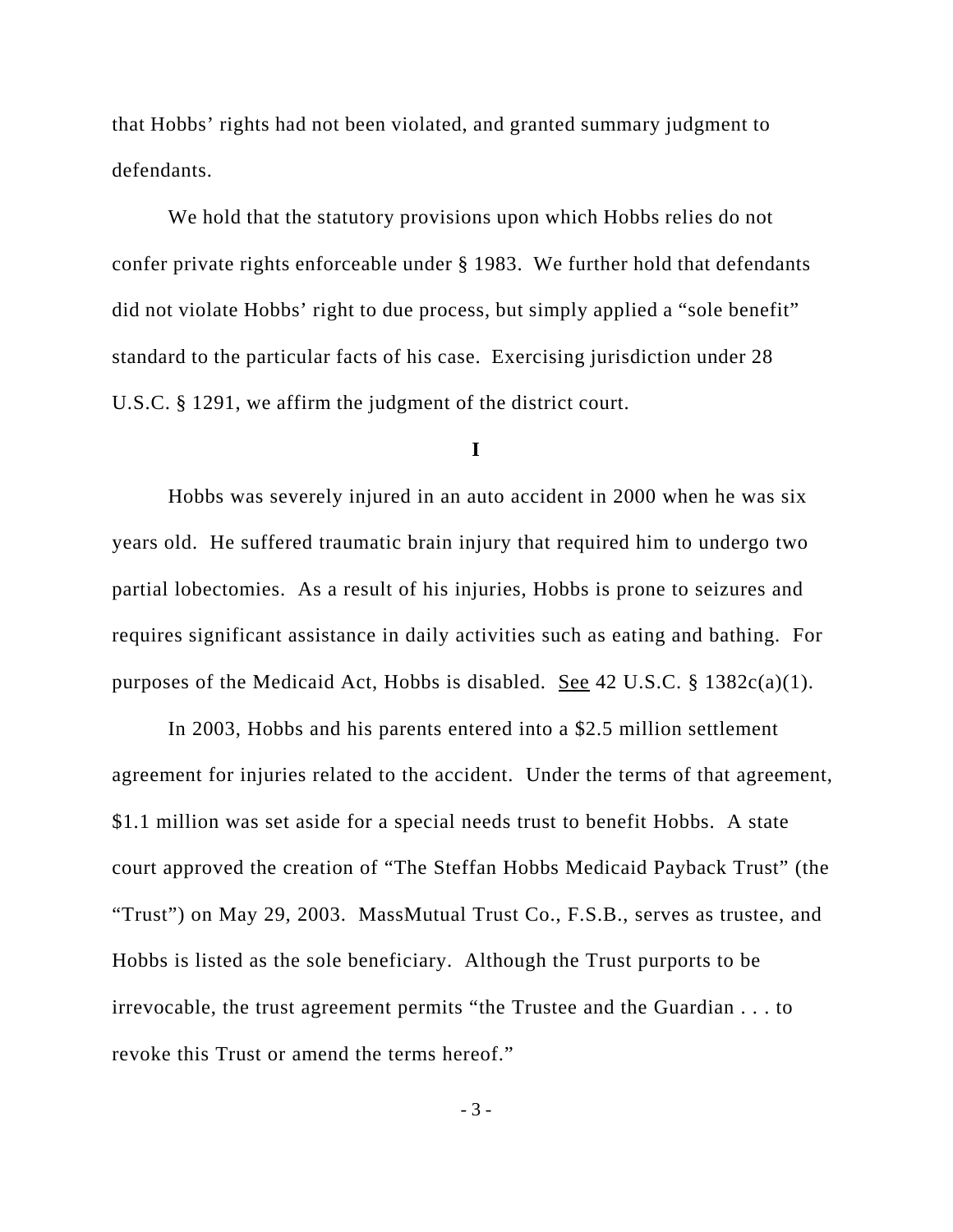The trust agreement specifies that it was established pursuant to "42 U.S.C.  $\lceil \xi \rceil$  1396p(d)(4)(A)" and that its assets "should not be deemed to be available to [Hobbs] for purposes of Supplemental Security Income (SSI) or Medicaid eligibility." Upon Hobbs' death, any funds remaining in the Trust will be paid to state Medicaid agencies, up to the amount Hobbs received from those agencies. During Hobbs' lifetime, Trust funds may be distributed "for the benefit of" Hobbs. However, "such distributions shall be limited to expenditures which shall not cause ineligibility for [Medicaid] benefits" if receiving Medicaid or other need-based benefits is in Hobbs' best interests as determined in the sole discretion of the trustee. The trust agreement further provides:

Expenditures may be made directly to any of [Hobbs'] family members, or any other person who takes [Hobbs] into his or her home or provides special care or attention to him, to compensate such person for the reasonable value of services provided and to reimburse such person for costs associated with shelter, care, or attention.

From the Trust corpus, \$750,000 was used to purchase an annuity, which provides the Trust with gradually increasing monthly payments. As of November 2006, the annuity provided monthly income of \$2,479.40 to the Trust. The primary outlay from the Trust is payment to Mrs. Hobbs for "extraordinary care provided to Steffan Hobbs." Mrs. Hobbs helps her son with dressing and bathing, and she monitors him for seizures. She also transports him to and from school and has helped train school personnel to deal with Hobbs' injury. Mrs. Hobbs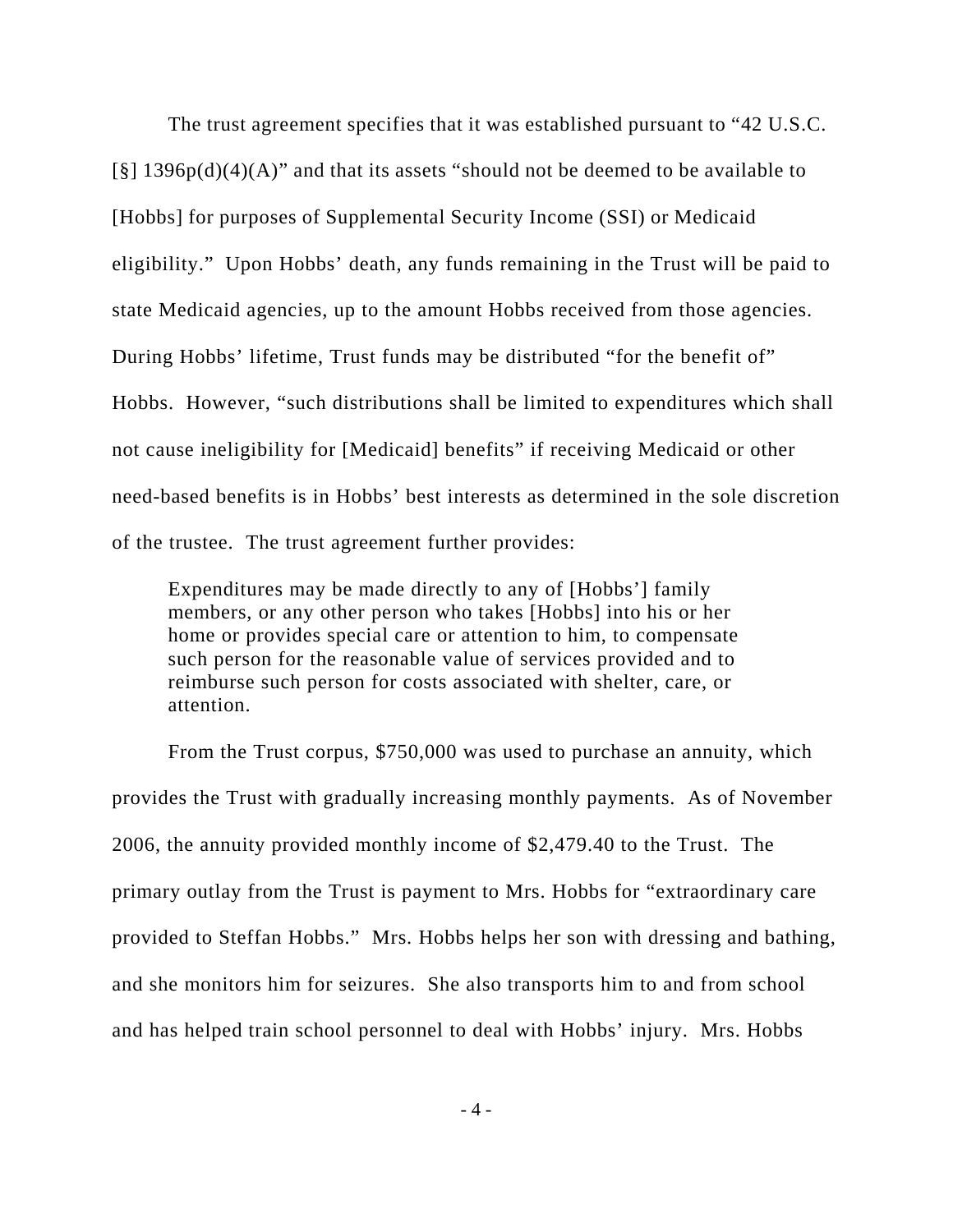receives a bi-weekly payment from the Trust that, as of November 2006, equaled \$1,322.10 per installment. Trust funds have also been used to purchase a 50% interest in the Hobbs' land and home, home furnishings, homeowner's insurance, home maintenance and improvement, and life insurance on Hobbs' parents.

In 2003, Hobbs applied to Medicaid's Medically Fragile Waiver Program (the "Program"). That Program provides home care services to Medicaid recipients with serious medical needs. At the time he applied, Hobbs was receiving Supplemental Security Income ("SSI") and SSI Medicaid. New Mexico Department of Health determined that Hobbs was medically eligible for the Program and reserved a slot for him pending determination of his financial eligibility. Joey Kellenaers, a Management Analyst at NMHSD, was responsible for determining whether Hobbs' Trust constituted a "countable resource" for Medicaid eligibility purposes. Consistent with NMHSD practice, Kellenaers referred the Trust to NMHSD Office of General Counsel, where Assistant General Counsel Marsha Zenderman reviewed it.

To be eligible for the Program, an applicant must possess no more than \$2,000 in "countable resources." Certain trust assets, including those in a "special needs trust," are not considered countable resources. § 1396p(d)(4). A "special needs trust" is statutorily defined as:

A trust containing the assets of an individual under age 65 who is disabled . . . and which is established for the benefit of such individual by a parent, grandparent, legal guardian of the individual,

- 5 -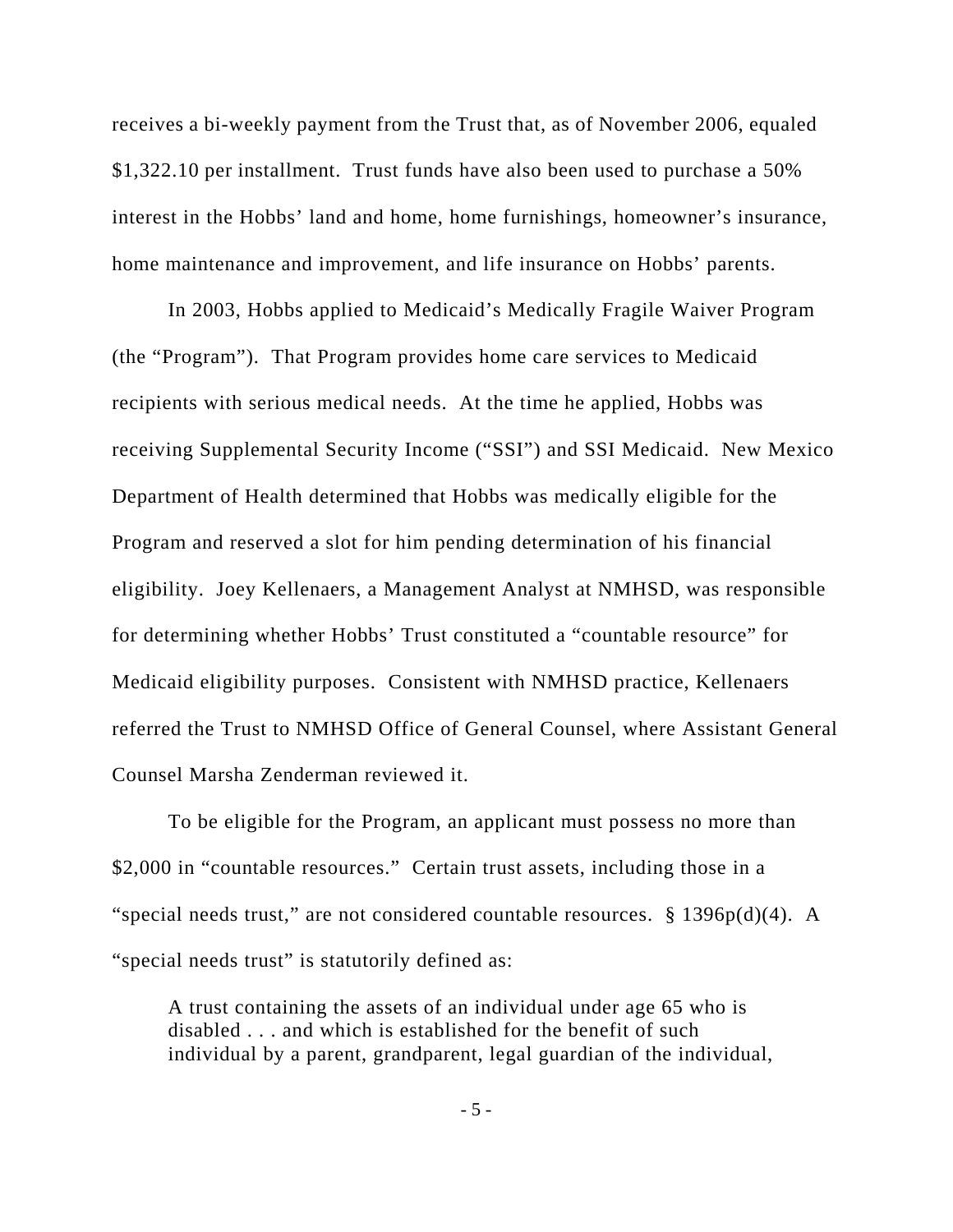or a court if the State will receive all amounts remaining in the trust upon the death of such individual up to an amount equal to the total medical assistance paid on behalf of the individual under a State plan under this subchapter.

## $§ 1396p(d)(4)(A).$

Following Zenderman's review of the Trust and related documents, she

determined that the Trust was a countable resource. On April 15, 2004,

Zenderman wrote to Hobbs' personal injury attorney, stating that the use of Trust

funds "has effectively disqualified your client from being eligible for Medicaid."

### In particular, Zenderman noted that

under state Medicaid policies, special needs trust funds may not be used, for example, to purchase land and a family home, pay property taxes and insurance on that home, pay for home furnishings (unless related to the beneficiary's disabilities), purchase farm animals and outbuildings, compensate a parent for taking care of her disabled child, pay the beneficiary's personal income taxes, or pay advisory fees to the trustee's affiliates.

Although Hobbs was not then eligible for the Program, Zenderman advised Hobbs' lawyer to "take whatever legal steps are necessary to remedy these problems" and provided a sample trust to assist Hobbs in "amending the trust so that it [would] meet state Medicaid requirements."

After receiving this letter, Hobbs' new attorney contacted Zenderman, and the two corresponded throughout the summer of 2004. On July 29, 2004,

Zenderman sent a ten-page letter to Hobbs' counsel detailing her concerns with

the Trust. Zenderman's letter discussed specific provisions of the New Mexico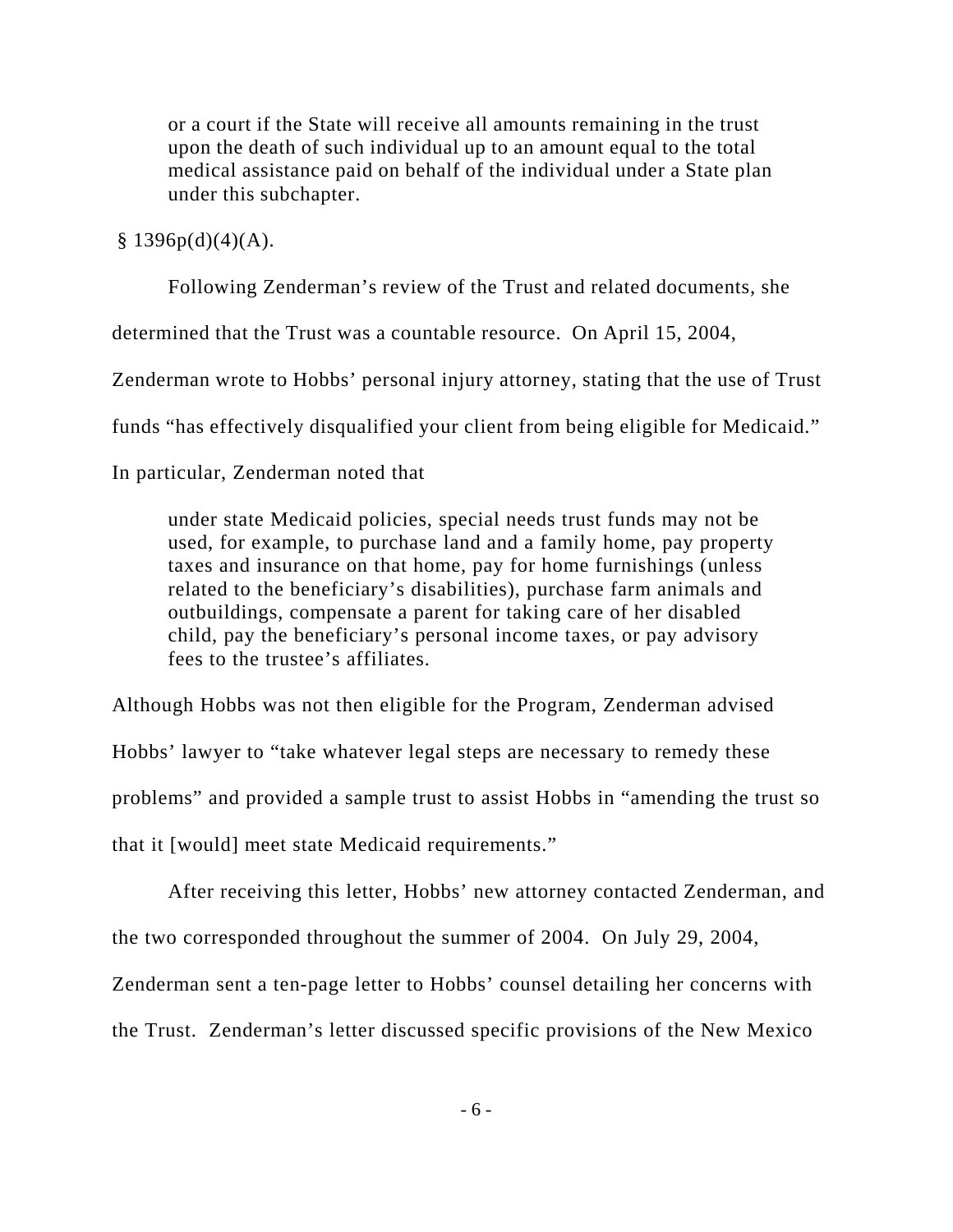Administrative Code, the State Medicaid Manual, and the Social Security Administration's Program Operations Manual System ("POMS"), considered several cases to which Hobbs' counsel had referred Zenderman, and identified a number of problems with the Trust as written. Zenderman relied on sections of the State Medicaid Manual that require a special needs trust be "for the sole benefit" of a disabled individual, along with provisions defining that phrase. She also cited to a section of the POMS that differentiates between compensation paid to third-party care providers and that paid to family members.

Following further correspondence, Hobbs' counsel requested that NMHSD issue a decision on Hobbs' application so that Hobbs could obtain a "fair hearing" on the benefits denial. Zenderman then conveyed this request to NMHSD officials. On October 20, 2004, NMHSD notified Hobbs that his application for the Program had been denied because "[t]he value of your resources exceeds the program resource limit of \$2,000," citing New Mexico Administrative Code § 8.290.500.11.

A hearing to review NMHSD's determination began on April 27 and continued on June 10, 2005. Hobbs was represented by counsel throughout the hearing and was permitted to submit evidence. At the hearing, NMHSD bore the burden of proof to support its decision by a preponderance of the evidence. After considering the evidence, the administrative law judge ("ALJ") recommended that the NMHSD decision to deny benefits be affirmed, concluding that the Trust

- 7 -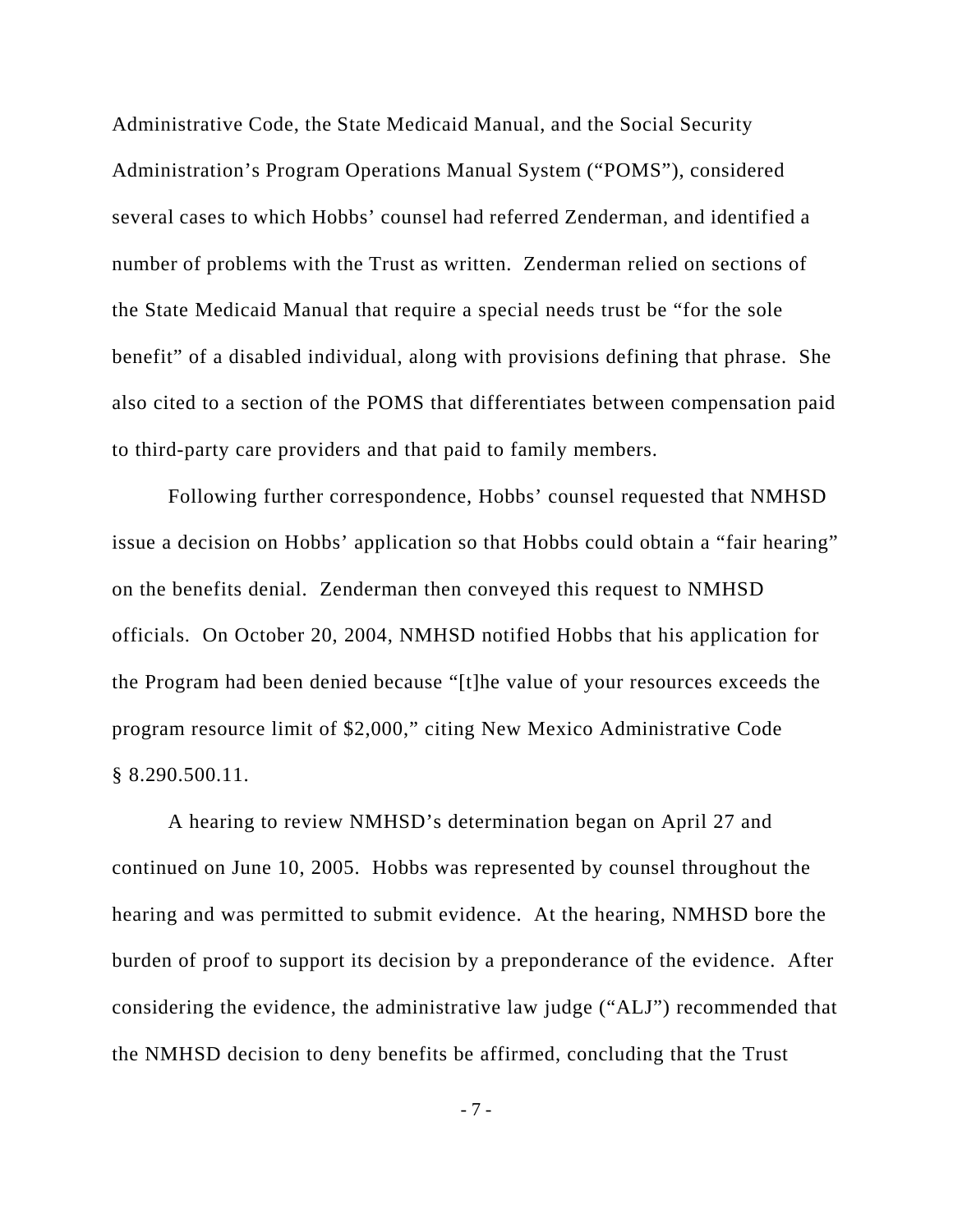payments to Mrs. Hobbs for "providing routine ongoing care" were not "for the sole benefit" of Hobbs. The ALJ expressly declined to rule on whether payments to a family member for "performing the functions of a physical or other therapist, or perform[ing] skilled services" would render the Trust a countable resource. Instead, the ALJ's holding was limited to payments for care that Mrs. Hobbs was already legally obligated to provide as a parent. The NMHSD Medical Assistance Division adopted the ALJ's recommendation on December 2, 2005. Hobbs then appealed this administrative determination in state court.

In October 2006, the Social Security Administration informed Hobbs that his SSI payments would cease in October because he exceeded the resource limit of \$2,000. Because Hobbs was no longer eligible for SSI, so too was he ineligible for the SSI Medicaid benefits he had been collecting.

Hobbs, through his parents as next friends, filed the present suit in the U.S. District Court for the District of New Mexico on October 12, 2006. Hobbs successfully moved to stay his state court administrative appeal pending the outcome of this federal suit. In his complaint, Hobbs asserted claims against Zenderman, Kellenaers, and NMHSD Secretary Pamela Hyde in both their individual and official capacities. Proceeding under § 1983, Hobbs alleged that defendants denied him procedural due process, substantive due process, and equal protection, and violated his rights under the Medicaid statutes. With respect to these claims, Hobbs sought: (1) monetary damages, both compensatory and

- 8 -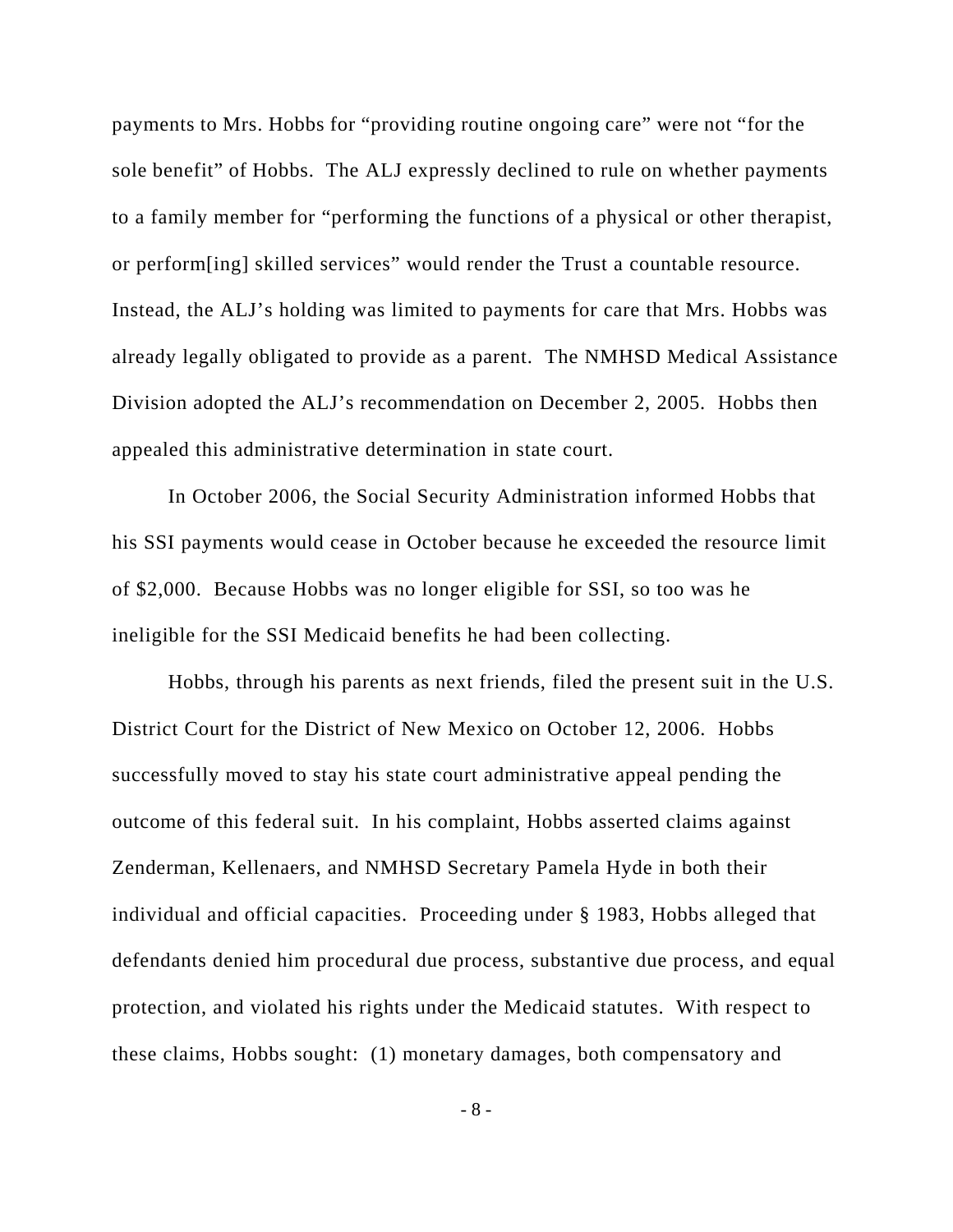punitive; (2) an injunction prohibiting the defendants from treating the Trust as a countable resource or requiring amendments to the Trust; and (3) declaratory relief holding that the Trust complies with  $\S 1396p(d)(4)$ , that Hobbs is entitled to use Trust funds for the purposes challenged by NMHSD, and that Hobbs was categorically eligible for Medicaid due to his status as an SSI recipient. Hobbs also brought a § 1983 claim against Zenderman for chilling his First Amendment right to petition for a redress of grievances, seeking compensatory and punitive  $damages.<sup>1</sup>$ 

Both parties moved for summary judgment. In an order granting summary judgment to defendants, the district court concluded that NMHSD may review the manner in which a special needs trust is administered to determine Medicaid eligibility and that Hobbs had been afforded due process. With respect to Hobbs' argument that he was categorically eligible for Medicaid based on his SSI benefits, the court ruled that Hobbs presented no admissible evidence that the Social Security Administration considered his Trust a non-countable resource. Finally, the district court held that the defendants were entitled to qualified immunity regardless of the merits determination because there was no clearly established law on point. After the district court dismissed each of his claims, Hobbs timely appealed.

<sup>&</sup>lt;sup>1</sup> Although the district court dismissed the First Amendment claim, Hobbs does not appeal that dismissal. Accordingly, we do not consider it.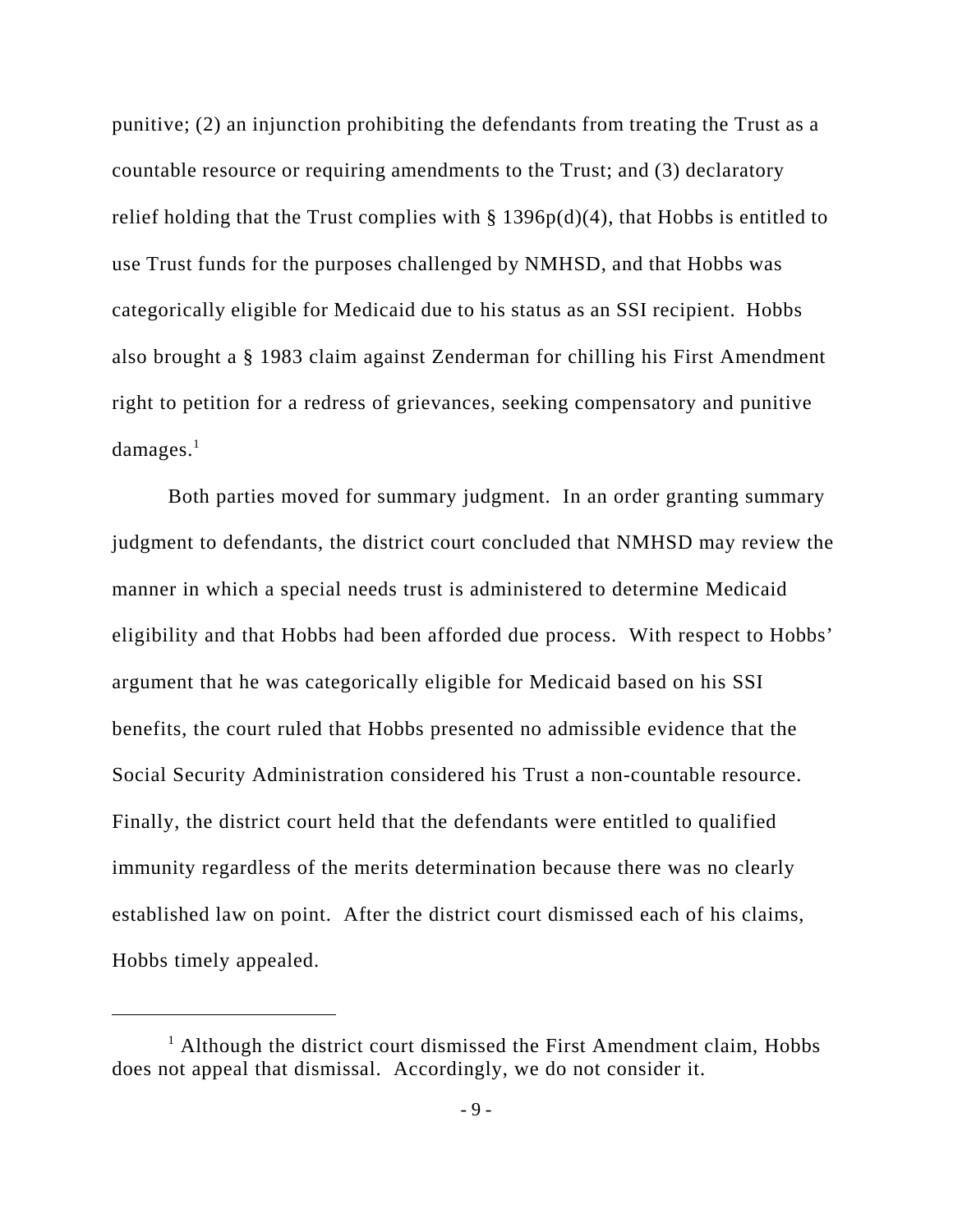**II**

#### **A**

Before proceeding to the merits, we note that this appeal does not present the primary issue the district court decided. As the district court put it, the "key question in this case is whether a state has authority to assess the administration of a special-needs trust in determining Medicaid eligibility of the trust beneficiary." Hobbs argued that under the plain text of 42 U.S.C. § 1396p(d)(4)(A), NMHSD could review whether the Trust had been initially established for Hobbs' benefit, but could not consider how the Trust was later administered. In granting summary judgment to the defendants, the district court rejected this argument, concluding that the statute was ambiguous and that Congress intended States to review the administration of special needs trusts.

On appeal, Hobbs challenged that ruling in his opening brief, arguing that the "district court's conclusion that the word 'established' as used in 42 U.S.C. § 1396p(d)(4)(A) meant 'administered' was in error." (Appellant's Br. at 36.) The response briefs from the defendants and from several States, as amici, focused on this question of statutory interpretation. In his reply brief, however, Hobbs affirmatively concedes the matter, stating:

The issue is not whether States have the authority to evaluate and assess the administration of a special needs trust, or to place restrictions on what Special Needs funds may be used for, in determining Medicaid eligibility. In fact, Plaintiff does not contest the States' authority to do so in this appeal. Rather, the issue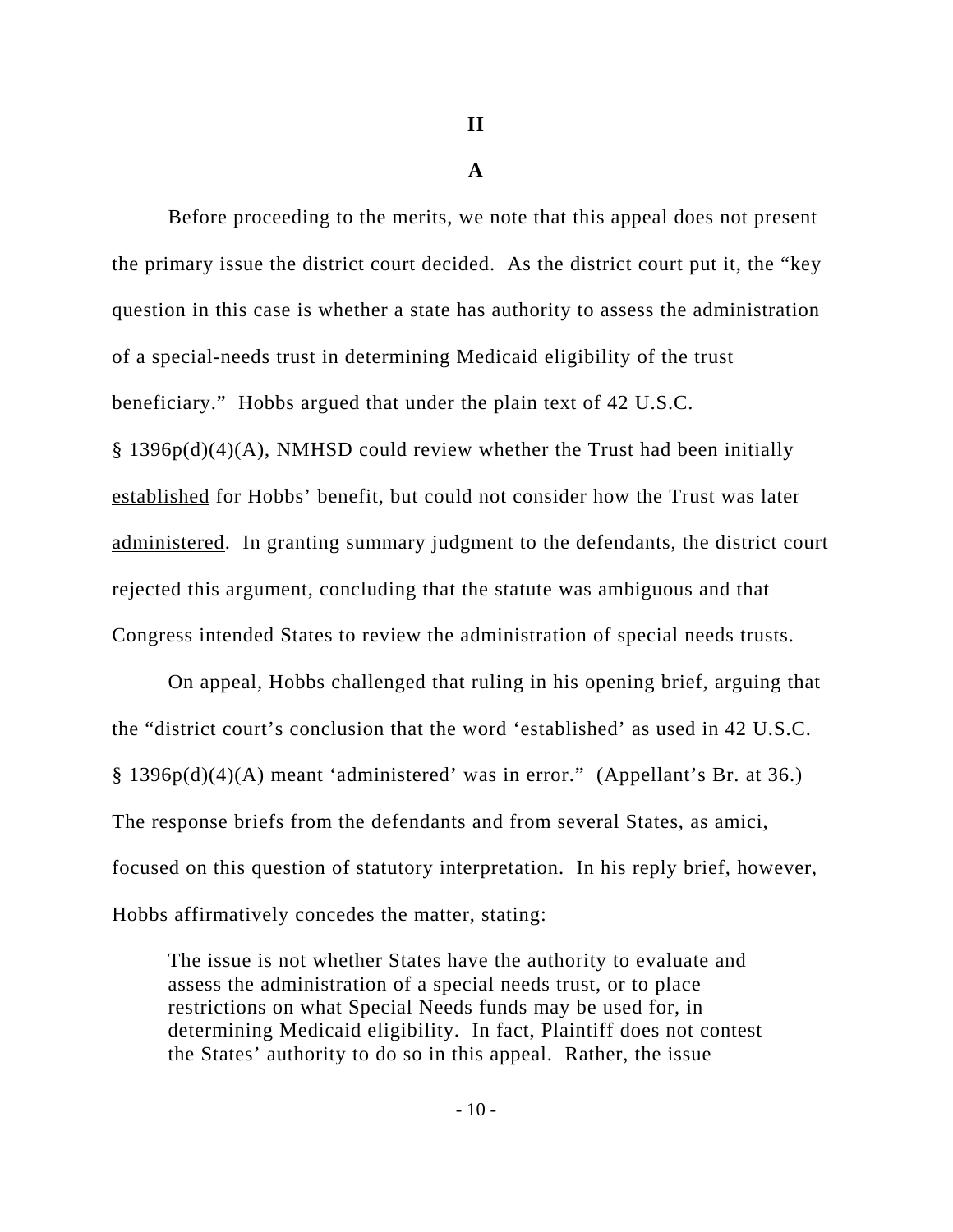presented here involves how the State must carry out its eligibility determinations, and whether it can exercise such authority in the absence of written policies and ascertainable standards in determining Plaintiff's Medicaid eligibility.

(Appellant's Reply Br. at 2-3.) Given this concession, we are in the somewhat unusual position of assuming without deciding that the statute at issue permits States to "evaluate and assess the administration of a special needs trust, [and] to place restrictions on what Special Needs funds may be used for, in determining Medicaid eligibility."  $(\underline{Id.})$ 

We further note that this case is not an appeal of NMHSD's denial of benefits to Hobbs. NMHSD is not a party to this case. Rather, pursuant to New Mexico Statutes §§ 27-3-4 and 39-3-1.1, Hobbs has a direct appeal of the NMHSD decision currently pending in New Mexico state court. Hobbs is free to contest the manner in which NMHSD applied  $\S$  1396p(d)(4)(A)'s "for the benefit of" standard to his Trust—including its treatment of payments to a minor's parents—in that case.

Rather than challenging States' authority to monitor the administration of special needs trusts or appealing the NMHSD's denial, Hobbs raises several other contentions before us. First, he alleges that his special needs trust met the requirements of § 1396 $p(d)(4)(A)$ , excluding it from consideration for Medicaid eligibility. Next, he asserts that the state violated  $\S$  1396a(a)(10) because it imposed a standard more restrictive than that applicable to SSI eligibility to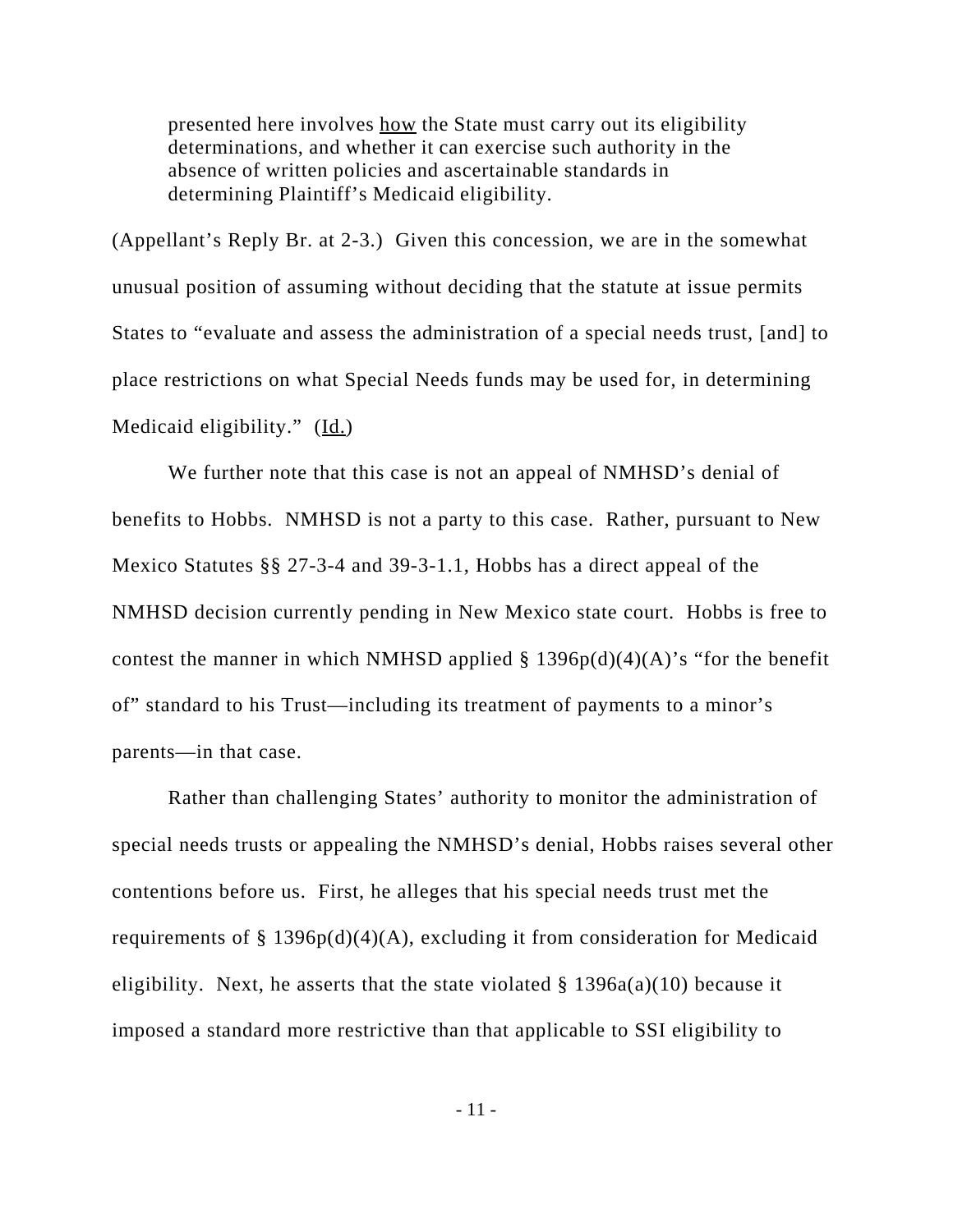determine whether the Trust was a countable resource for Medicaid purposes. Lastly, Hobbs argues that NMHSD violated his substantive and procedural due process rights by rendering standardless, ad hoc determinations regarding his Medicaid eligibility.

### **B**

We review a grant of summary judgment de novo, applying the same standard as the district court. Weigel v. Broad, 544 F.3d 1143, 1150 (10th Cir. 2008). Summary judgment is appropriate "if the pleadings, the discovery and disclosure materials on file, and any affidavits show that there is no genuine issue as to any material fact and that the movant is entitled to a judgment as a matter of law." Fed. R. Civ. P. 56(c). In making this determination, "[w]e view the evidence and draw reasonable inferences therefrom in the light most favorable to the nonmoving party." Weigel, 544 F.3d at 1151 (quotation omitted).

#### **III**

We consider first whether the statutory provisions at issue provide Hobbs a right of action cognizable under 42 U.S.C.  $\S$  1983.<sup>2</sup> Hobbs seeks enforcement of three provisions of the Social Security Act:  $\S\S 1396p(d)(4)(A)$ ,

 $2$  Although the existence of private rights of action was raised below, the district court declined to address it. Yet, we may affirm on any ground adequately supported by the record provided that the parties have had a fair opportunity to address it. See Thomas v. City of Blanchard, 548 F.3d 1317, 1327 n.2 (10th Cir. 2008). Both parties have briefed the private right of action issue on appeal, and the record is adequately developed to allow us to decide it.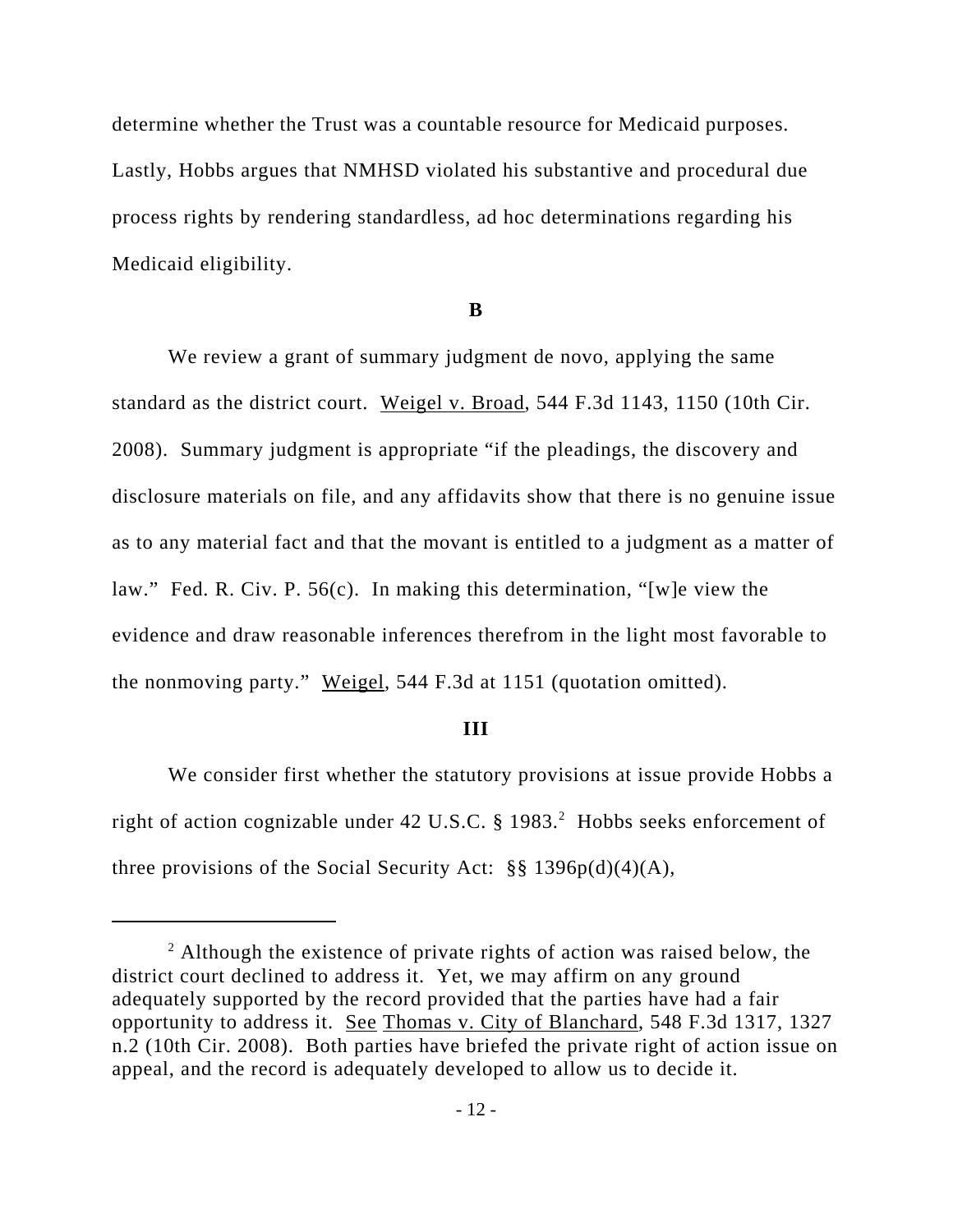$1396a(a)(10)(C)(i)$ , and  $1396a(a)(17)$ .

It is well established that some statutory rights may be enforced via § 1983. Gonzaga Univ. v. Doe, 536 U.S. 273, 279 (2002) (collecting cases). As in the implied right of action context, the primary question in determining whether a statute will support a claim under § 1983 is whether "Congress intended to confer individual rights upon a class of beneficiaries." Id. at 285. We examine three factors in making this determination:

First, Congress must have intended that the provision in question benefit the plaintiff. Second, the plaintiff must demonstrate that the right assertedly protected by the statute is not so vague and amorphous that its enforcement would strain judicial competence. Third, the statute must unambiguously impose a binding obligation on the States. In other words, the provision giving rise to the asserted right must be couched in mandatory, rather than precatory, terms.

Blessing v. Freestone, 520 U.S. 329, 340-41 (1997) (quotation omitted). A statute embodies congressional intent to benefit the plaintiff only if it is "phrased in terms of the persons benefited." Gonzaga Univ., 536 U.S. at 284.

### **A**

Regarding Hobbs' claim under  $\S 1396p(d)(4)(A)$ , we conclude that this statute cannot support a § 1983 claim because it does not "unambiguously impose a binding obligation on the State[]," Blessing, 520 U.S. at 341. Hobbs reads this provision as obligating States to exempt special needs trusts when making eligibility determinations and thus conferring a right on Medicaid applicants to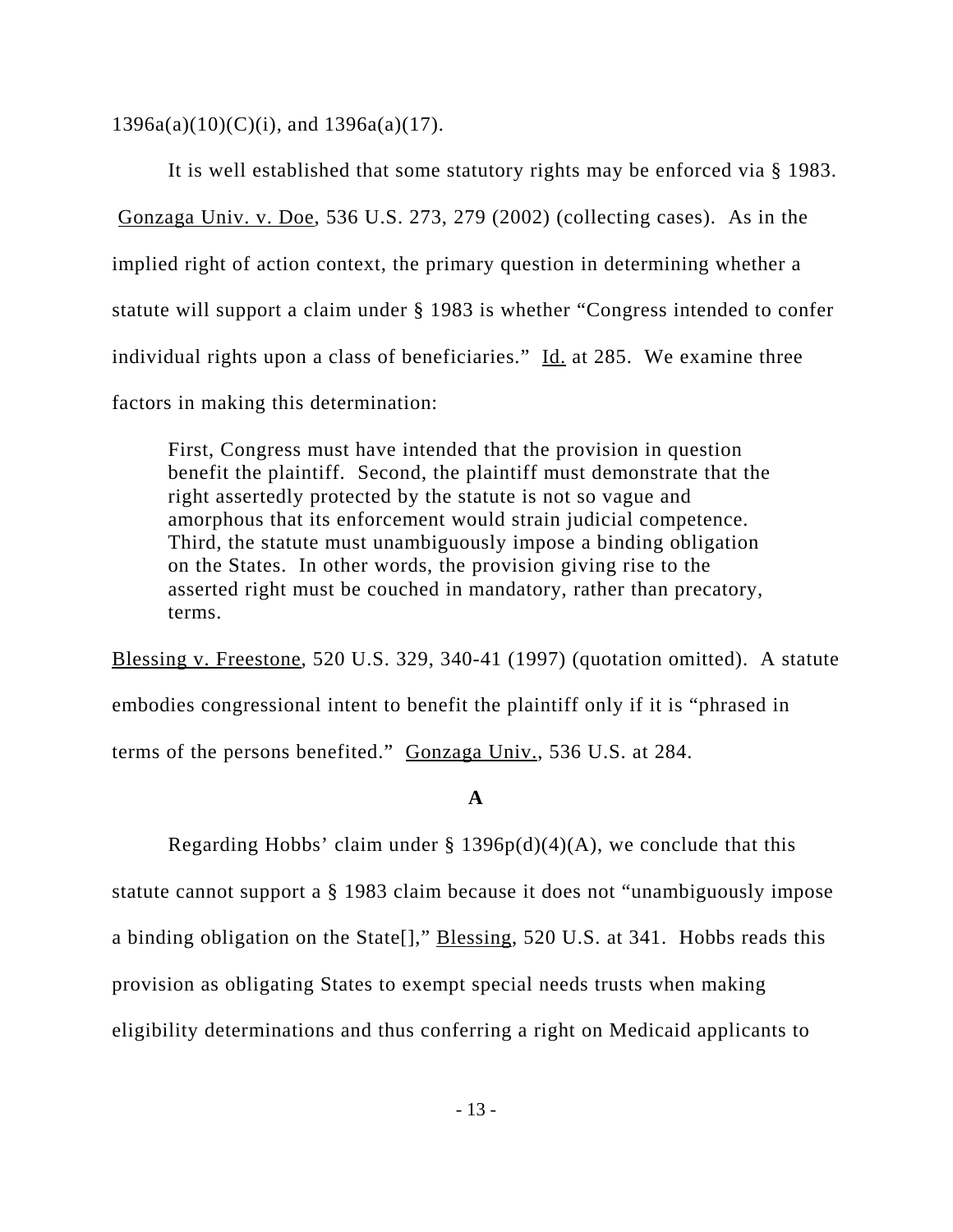shield assets held in a special needs trust from being counted as resources. Yet, the text of the statute and our case law belie his reading.

Section 1396p requires States to count certain trust assets as resources available to an individual when determining Medicaid eligibility. See § 1396p(d)(3)(B)(i) (if funds from an irrevocable trust could be used "for the benefit of the individual," such funds "shall be considered resources available to the individual"). Section  $1396p(d)(4)$  exempts certain trusts, including special needs trusts, from that requirement. See Keith v. Rizzuto, 212 F.3d 1190, 1193 (10th Cir. 2000).

Interpreting the intersection of these two provisions, this court concluded in Keith that "Congress required that states generally count trust assets and income for purposes of determining Medicaid eligibility, but exempted  $\lceil \frac{8}{3} \cdot 1396p(d)(4) \rceil$ trusts from that requirement. Thus, Congress left the States free to decide whether and under what conditions to recognize such trusts." 212 F.3d at 1193. We thus held that States "need not count  $\lceil \frac{8}{9} \cdot 1396p(d)(4) \rceil$  trusts for eligibility purposes, but nevertheless  $\frac{\text{max}}{\text{max}}$ ... opt to do so." Id. (emphases added). Although the statute might have been read in the first instance to require States to exempt special needs trusts, that construction is foreclosed by our opinion in Keith.<sup>3</sup>

<sup>&</sup>lt;sup>3</sup> Keith considered "income trusts" established pursuant to § 1396p(d)(4)(B). Because the same statutory language in § 1396p(d)(4) exempts (continued...)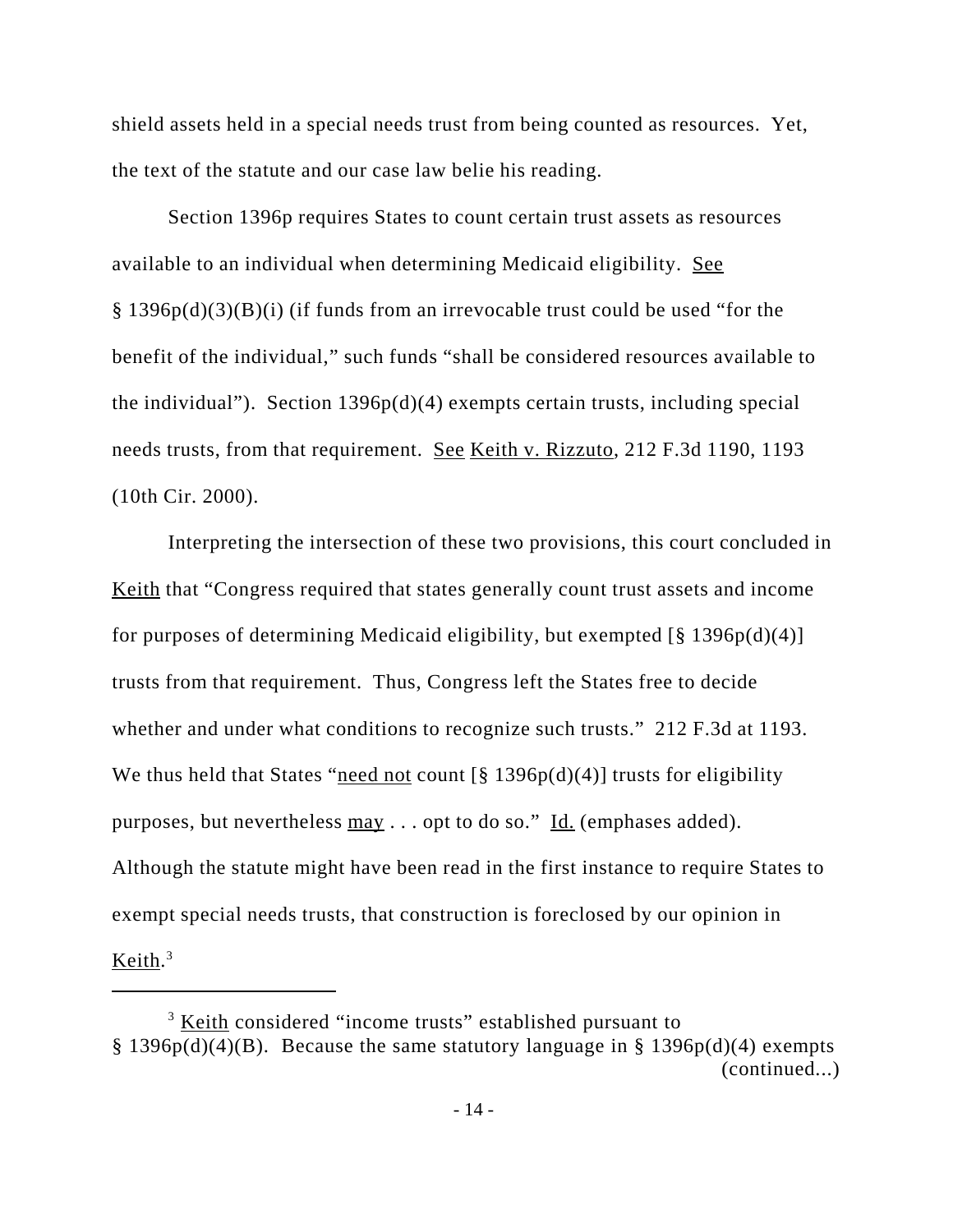Hobbs cites Lewis v. Rendell, 501 F. Supp. 2d 671 (E.D. Pa. 2007), a case in which the court determined  $\S 1396p(d)(4)(A)$  does confer a private right of action. Id. at  $687-88$ . There, the court analogized to  $\S 1396p(c)(2)(D)$ , which provides that an "individual shall not be ineligible for medical assistance" if "the State determines . . . that the denial of eligibility would work an undue hardship." § 1396 $p(c)(2)$ , (c)(2)(D). Noting that an earlier case found a private right of action under  $\S 1396p(c)(2)(D)$ , the court expanded on that holding, reasoning that § 1396p(d)(4)(A) similarly "'refers to the eligibility for Medicaid and provides that eligibility will not be affected by the existence of a [special] needs trust.'" Lewis, 501 F. Supp. 2d at 688 (quoting Sullivan v. County of Suffolk, 1 F. Supp. 2d 186, 190 (E.D.N.Y. 1998)). As discussed above, however, this circuit does not interpret § 1396p(d)(4) as a mandatory provision. See Keith, 212 F.3d at 1193.

Hobbs' citation to Wong v. Daines, 582 F. Supp. 2d 475 (S.D.N.Y. 2008), is unavailing for the same reason. In that case, the district court concluded that § 1396p(d)(4)(A) unambiguously exempted all statutorily-compliant special needs trusts from eligibility determinations. Id. at 484. Based on that reading, the court held that § 1396 $p(d)(4)(A)$  is enforceable under § 1983. Id. at 479 n.2. Given this circuit's prior holding that States have discretion to count  $\S 1396p(d)(4)$ 

 $3$ (...continued)

both special needs and income trusts from the operation of  $\S 1396p(d)(3)$ , we see no principled distinction that would allow us to read  $\S 1396p(d)(4)$  as a mandatory exclusion when we have read  $\S 1396p(d)(4)(B)$  as a discretionary exclusion.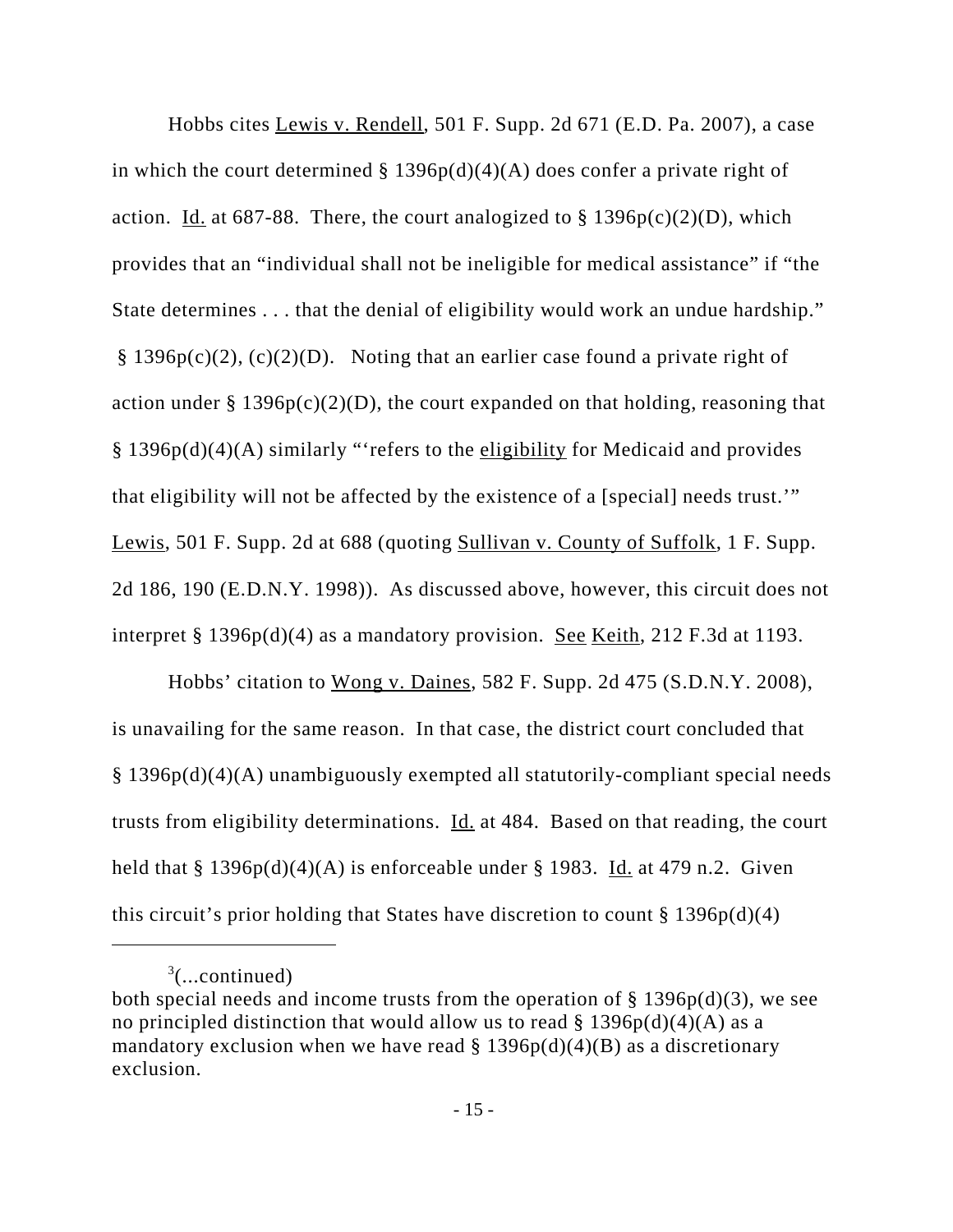trusts as resources, Keith, 212 F.3d at 1193, we are not free to adopt the reasoning contained in Wong or Lewis even if we were to agree with that approach. See, e.g., United States v. Mitchell, 518 F.3d 740, 752 n.14 (10th Cir. 2008) ("We are bound by the precedent of prior panels absent en banc reconsideration or a superseding contrary decision by the Supreme Court." (quotation omitted)).

Finally, Hobbs relies on § 1396 $p(c)(2)(B)$ , which states that "[a]n individual shall not be ineligible for medical assistance by reason of paragraph (1) to the extent that . . . the assets . . . were transferred to a trust (including a trust described in subsection (d)(4))." § 1396p(c)(2), (c)(2)(B), (c)(2)(B)(iv). The "paragraph (1)" reference relates to a provision requiring States to deny Medicaid coverage to individuals who "dispose[] of assets for less than fair market value" prior to applying for Medicaid.  $\S$  1396p(c)(1)(A). Although subsection (c)(2)(B) contains the type of mandatory language that might create a private right enforceable under § 1983, it is not at issue in this case. NMHSD did not deny Hobbs' application based on a determination that Hobbs transferred assets into the Trust for less than fair market value; it did so because it found the Trust was not being administered for Hobbs' sole benefit and was thus a countable resource. In other words, Hobbs cannot assert a  $\S$  1396p(c)(2)(B) claim because he was not deemed "ineligible for medical assistance by reason of  $\lceil \frac{8}{9} \rceil 396p(c)(1) \rceil$ ." See  $§ 1396p(c)(2).$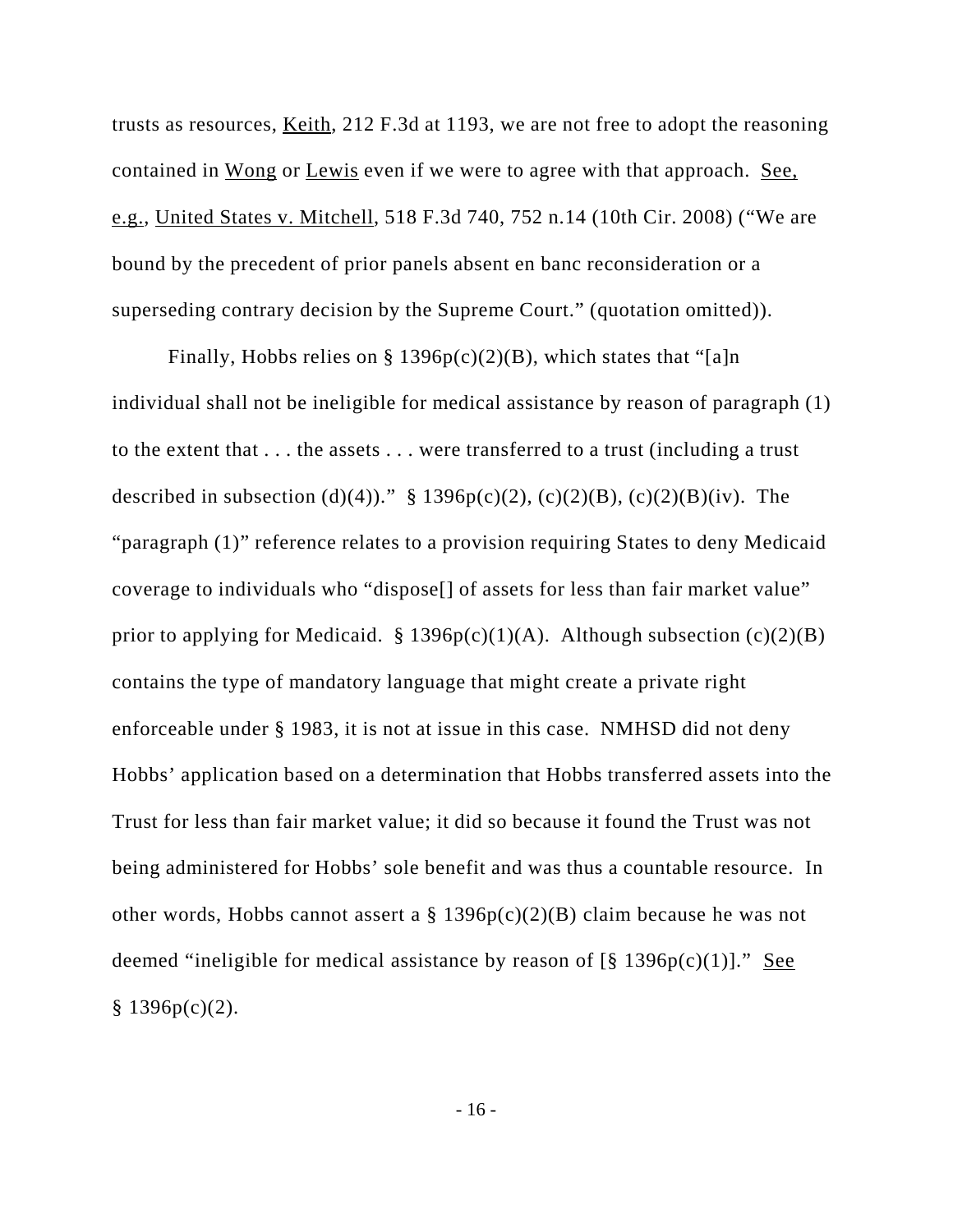We are compelled to conclude that  $\S 1396p(d)(4)(A)$  does not require States to exempt special needs trusts from Medicaid eligibility determinations. See Keith, 212 F.3d at 1193. It follows that the subsection confers no binding obligation on the States to exclude special needs trusts from Medicaid eligibility consideration. Accordingly, under the third prong of the Blessing test, we hold that  $\S 1396p(d)(4)(A)$  is not enforceable through  $\S 1983$ .

# **B**

Hobbs' claim under  $\S$  1396a(a)(10)(C)(i) and 1396a(a)(17) ("the methodology provisions"), leads to the same conclusion. Section 1396a(a) requires that

[a] State plan for medical assistance must . . . if medical assistance is included for any group of individuals described in [42 U.S.C. § 1396d(a)<sup>4</sup>]  $\ldots$  include a description of  $\ldots$  the methodology to be employed in determining [Medicaid] eligibility, which shall be no more restrictive than the methodology which would be employed under the supplemental security income program . . . .

§ 1396a(a), (a)(10)(C), (a)(10)(C)(i), (a)(10)(C)(i)(III). A "methodology is considered to be 'no more restrictive' if, using the methodology, additional individuals may be eligible for medical assistance and no individuals who are otherwise eligible are made ineligible for such assistance."  $\S$  1396a(r)(2)(B). Further, state Medicaid plans must

<sup>&</sup>lt;sup>4</sup> This section includes disabled individuals such as Hobbs. See § 1396d(a)(vii).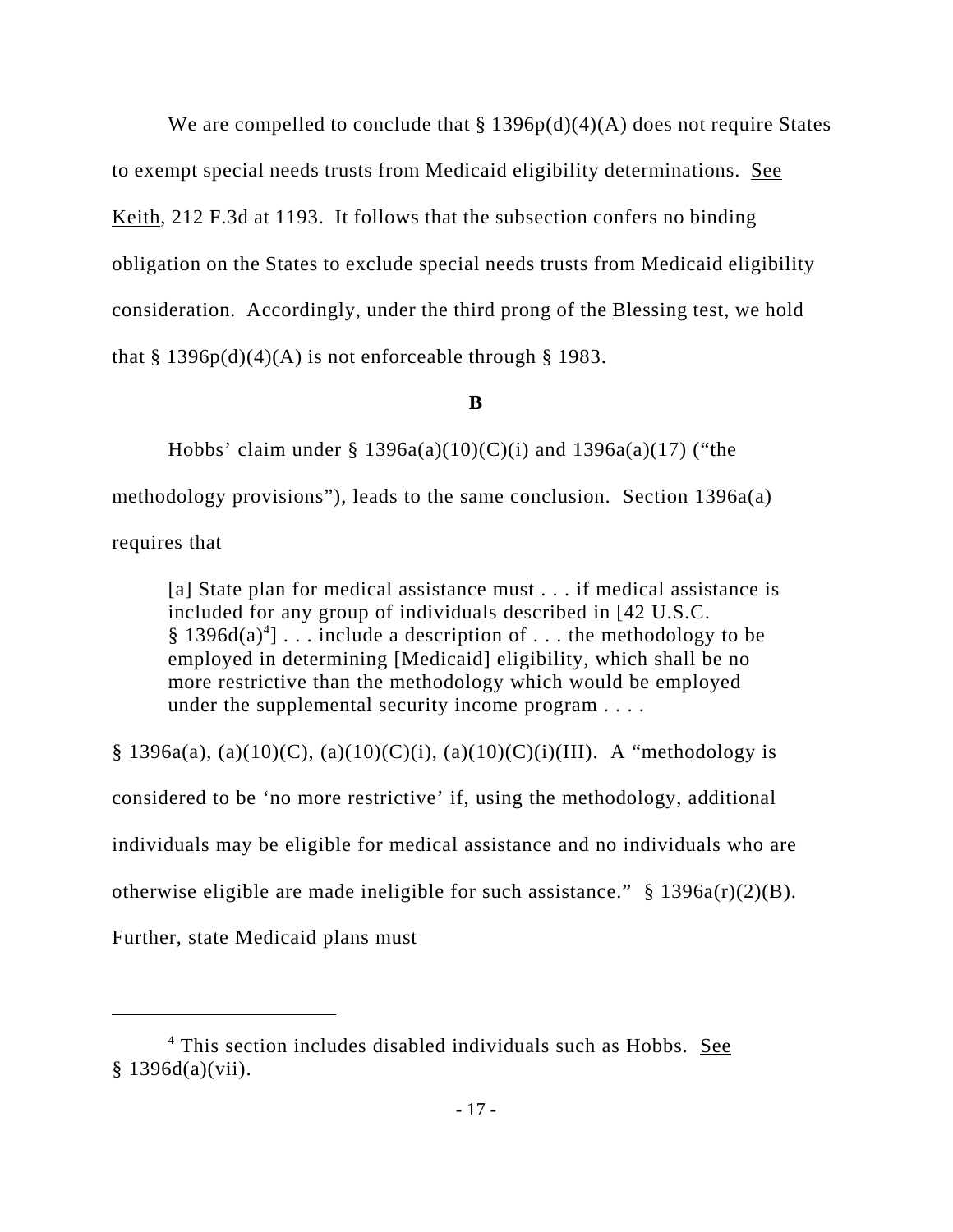include reasonable standards . . . for determining eligibility for and the extent of medical assistance under the plan which . . . provide for taking into account only such income and resources as . . . would not be disregarded (or set aside for future needs) in determining [the applicant's] eligibility for [SSI] aid assistance or benefits.

 $§ 1396a(a)(17), (a)(17)(B).$ 

Both methodology provisions fail the first prong of the Blessing test. Gonzaga University explained that the first prong requires "an unambiguously conferred right," 536 U.S. at 283, and that rights-conferring statutes must be "phrased in terms of the persons benefited" rather than speaking "only in terms of institutional policy and practice," id. at 284, 288 (quotation omitted). "Statutes that focus on the person regulated rather than the individuals protected create no implication of an intent to confer rights on a particular class of persons." Alexander v. Sandoval, 532 U.S. 275, 289 (2001).

Like the statute considered in Gonzaga University, the methodology provisions contained in § 1396a speak only to the administrator of a spending program. <u>See §</u> 1396a(a) ("A State plan for medical assistance must . . . ."). Unlike some subsections of  $\S$  1396a(a), the methodology provisions do not phrase their directions to program administrators in terms of the persons benefited. Their "focus is . . . removed from the interests of individual [applicants] and [they] clearly do<sup>[]</sup> not confer the sort of 'individual entitlement' that is enforceable under § 1983." Gonzaga Univ., 536 U.S. at 287 (quoting Blessing, 520 U.S. at 343).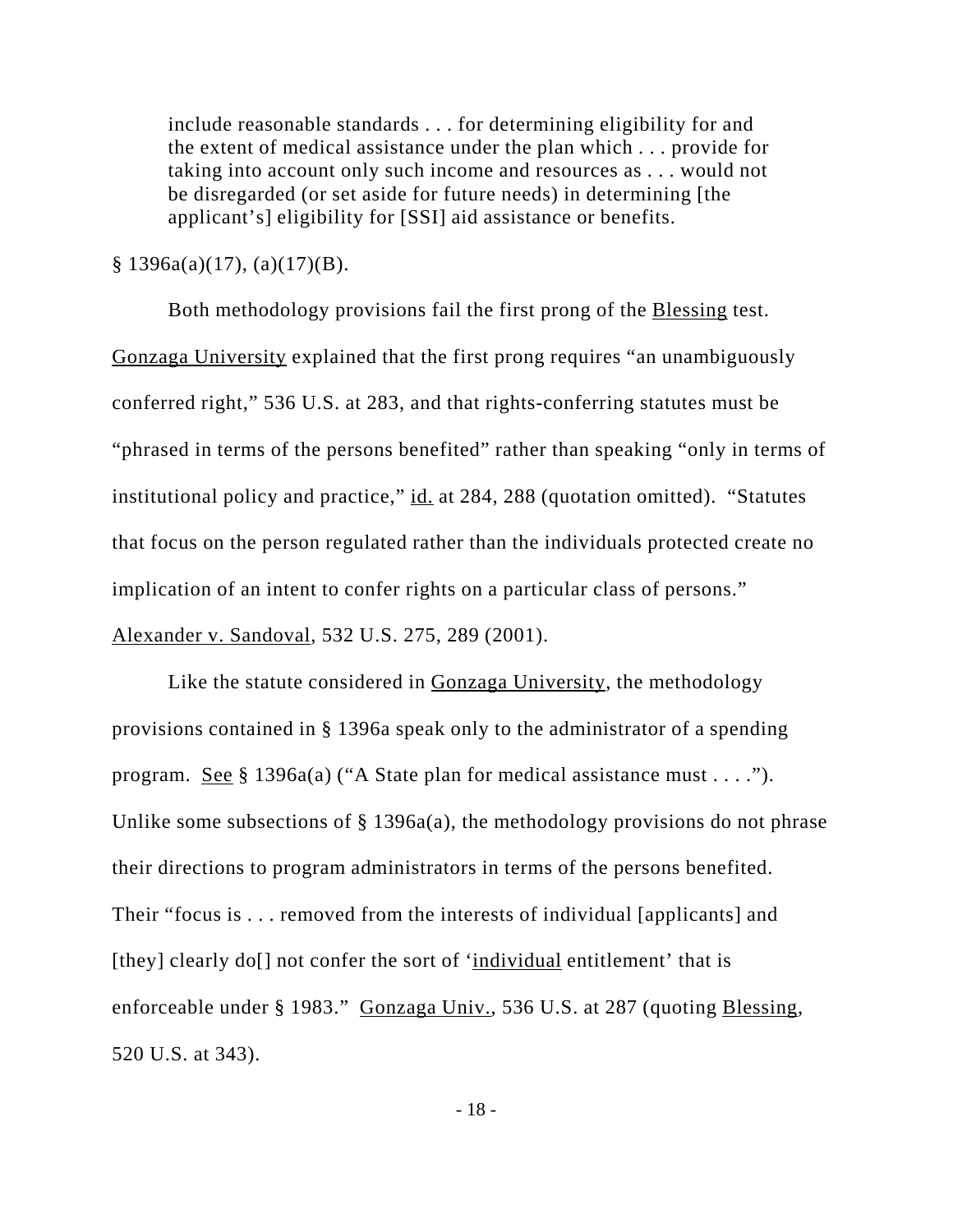Hobbs cites to numerous circuit cases that have found rights articulated in § 1396a(a)(10) enforceable under § 1983. Each of those cases, however, dealt with §  $1396a(a)(10)(A)(i)$ , which requires States to make Medicaid available to "all individuals" who meet certain criteria.<sup>5</sup> See Spry v. Thompson, 487 F.3d 1272, 1275-76 (9th Cir. 2007); Watson v. Weeks, 436 F.3d 1152, 1159 (9th Cir. 2006); S.D. ex rel. Dickson v. Hood, 391 F.3d 581, 603 (5th Cir. 2004); Sabree ex rel. Sabree v. Richman, 367 F.3d 180, 189-90 (3d Cir. 2004); Pediatric SpecialtyCare, Inc. v. Ark. Dep't of Human Servs., 293 F.3d 472, 478-79 (8th Cir. 2002); Westside Mothers v. Haveman, 289 F.3d 852, 863 (6th Cir. 2002); Miller ex rel. Miller v. Whitburn, 10 F.3d 1315, 1319 (7th Cir. 1993).

Hobbs, by contrast, relies on § 1396a(a)(10)(C) and § 1396a(a)(17). Unlike subsection (a) $(10)(A)$ , these methodology provisions are not "phrased with an unmistakable focus on the benefited class." Gonzaga Univ., 536 U.S. at 284 (quotation omitted). Central to subsection  $(a)(10)(A)$  is its reference to "all individuals." The methodology provisions contain no such language focusing on the benefited class. They mention individuals only tangentially. The first reference is included in a condition; the methodology requirement only applies "if medical assistance is included [in the state plan] for any group of individuals

<sup>&</sup>lt;sup>5</sup> Our circuit previously assumed without deciding that a  $\S$  1396a(a)(10)(A) claim is cognizable under § 1983 because neither party raised the issue and it is not jurisdictional. Okla. Chapter of the Am. Acad. of Pediatrics v. Fogarty, 472 F.3d 1208, 1212 n.1 (10th Cir. 2007); Mandy R. v. Owens, 464 F.3d 1139, 1143 (10th Cir. 2006).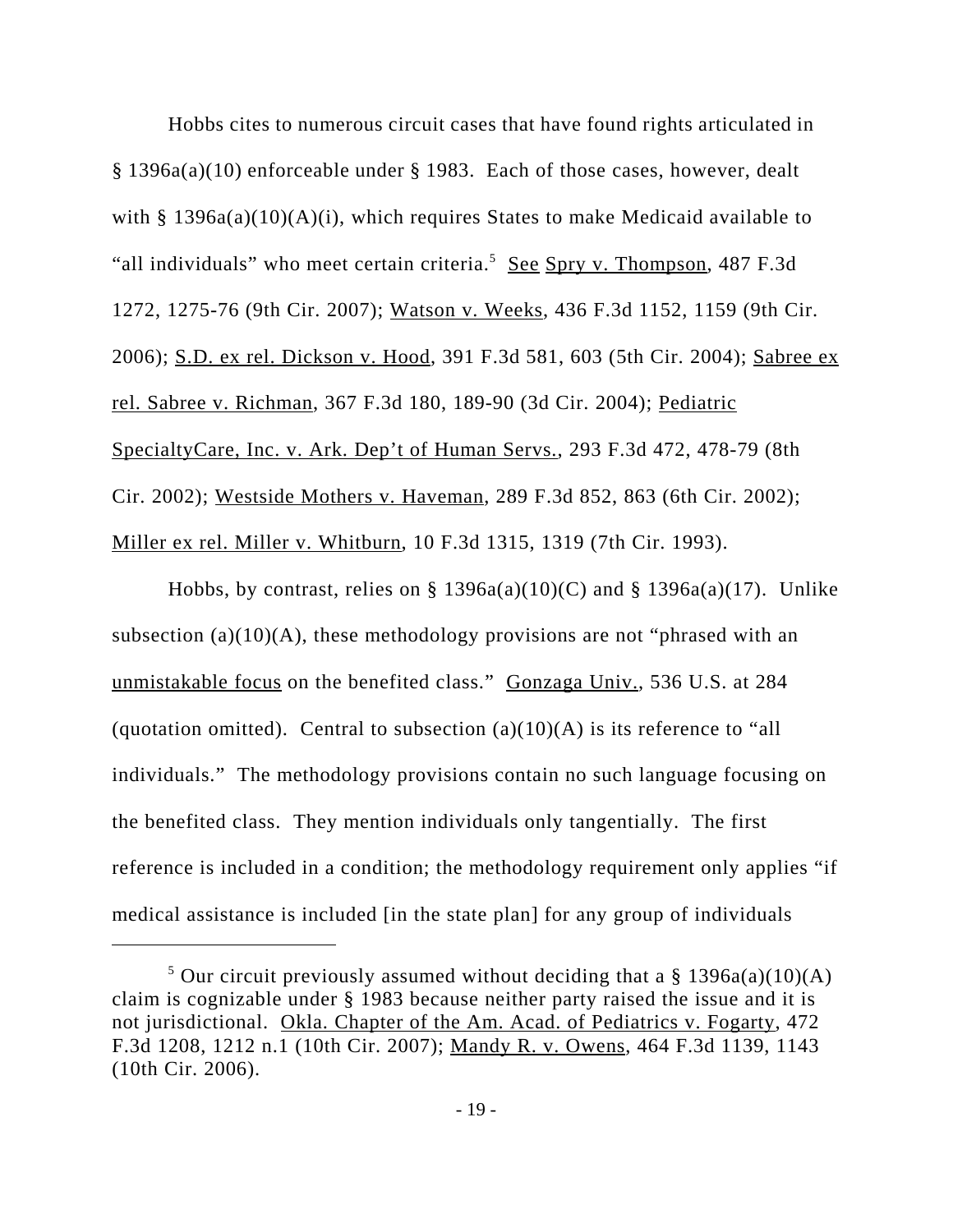described in section 1396d(a)."  $\S$  1396a(a)(10)(C). Another reference to individuals is implicit in  $(a)(10)(C)(i)(III)$  because it is contained in the definition of "no more restrictive," a term used in that subsection. "No more restrictive" means that in applying the methodology, "no individuals who are otherwise eligible [for SSI] are made ineligible for [Medicaid] assistance."  $§ 1396a(r)(2)(B)$ . Section 1396a(a)(10)(C)(i) also refers to individuals, but merely states that a state Medicaid plan must describe "the criteria for determining eligibility of [certain] individuals." Finally, § 1396a(a)(17) contains similar tangential references to individuals, requiring that a state Medicaid plan "include reasonable standards" for various types of applicants.

None of these passing references provides the necessary "'rights-creating' language critical to showing the requisite congressional intent to create new rights." Gonzaga Univ., 536 U.S. at 287. The methodology provisions are not "phrased in terms of the persons benefited," id. at 284 (quotation omitted); they are unmistakably directed not to the benefited class but to the administrators of state Medicaid plans. As in Gonzaga University, the individual references merely describe "the type of policy or practice" that a state official must follow. Id. at 288.

Our conclusion that the methodology provisions do not provide rights enforceable under § 1983 comports with the holding in Watson, the only other circuit opinion we have found addressing the issue. In that case, although the

- 20 -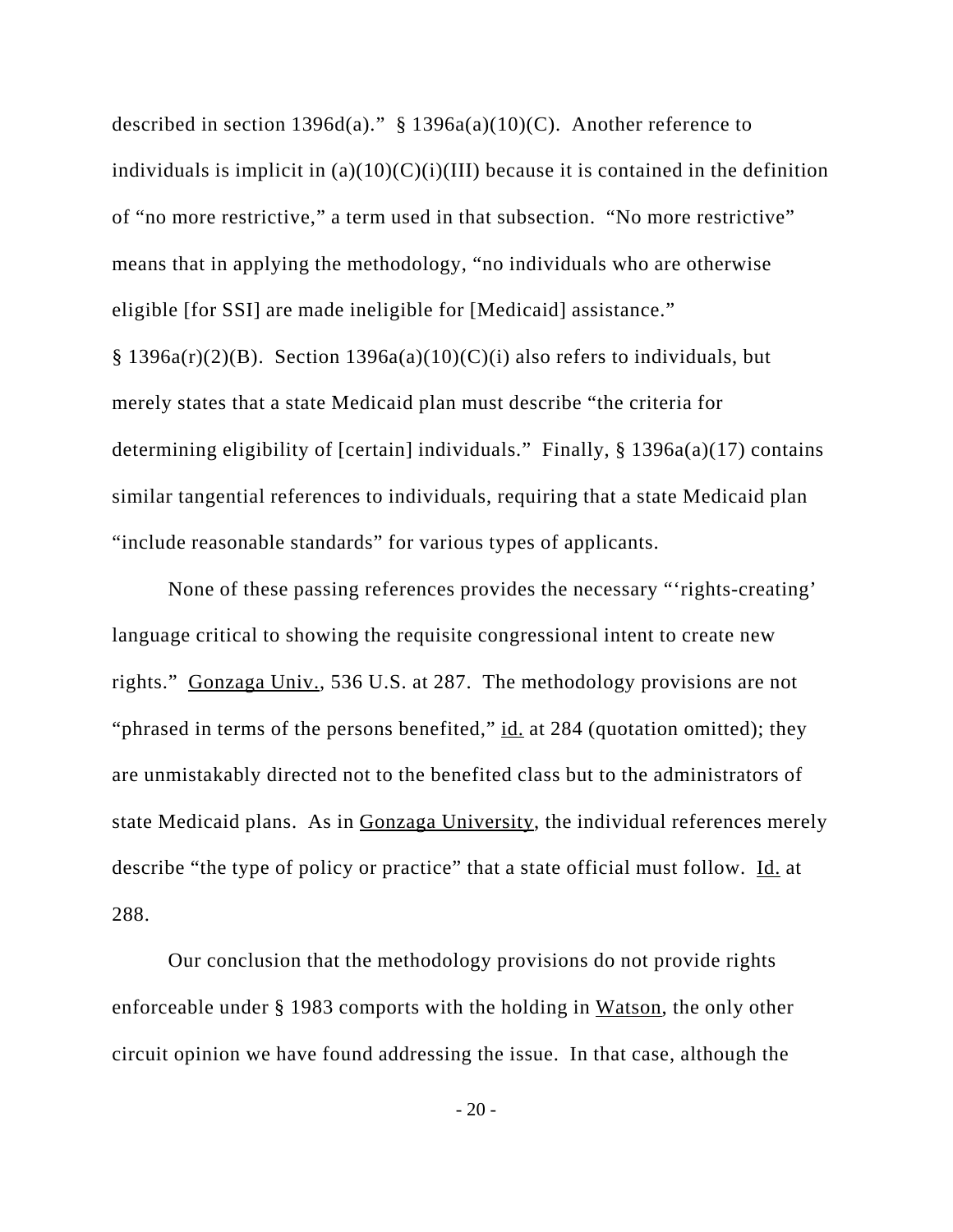Ninth Circuit found an enforceable right in § 1396a(a)(10)(A), 436 F.3d at 1159, it reached the opposite conclusion with respect to  $\S 1396a(a)(17)$ , id. at 1162. The Watson court held that the "key wording of section  $1396a(a)(17)$  fails to even mention individuals or persons. . . . [It] is not framed in terms of the individuals benefited, which is fatal under Gonzaga to the existence of a section 1983 right." Id. (citation omitted); see also Sanders ex rel. Rayl v. Kan. Dep't of Soc. & Rehab. Servs., 317 F. Supp. 2d 1233, 1250 (D. Kan. 2004) (§ 1396a(a)(17) "imposes only a duty on the State, and creates no rights in individuals, and thus does not support a right of action under  $\S 1983$ ").<sup>6</sup> We agree with this analysis. Because the methodology provisions are not phrased in terms of Medicaid applicants, we cannot infer that Congress created private rights enforceable under § 1983 when it passed the methodology provisions.

 $6$  Several district court cases have concluded that subsection (a)(17) creates a private right enforceable under § 1983, but we find none persuasive. In Mendez v. Brown, 311 F. Supp. 2d 134 (D. Mass. 2004), the defendant failed to brief the issue in any detail, and the district court did not mention the Gonzaga University requirement that a rights-conferring statute be phrased in terms of the benefited class. Id. at 138-40. Two other district court cases were decided prior to Gonzaga University. Markva v. Haveman, 168 F. Supp. 2d 695, 711-12 (E.D. Mich. 2001); Smith v. Palmer, 24 F. Supp. 2d 955, 963-64 (N.D. Iowa 1998).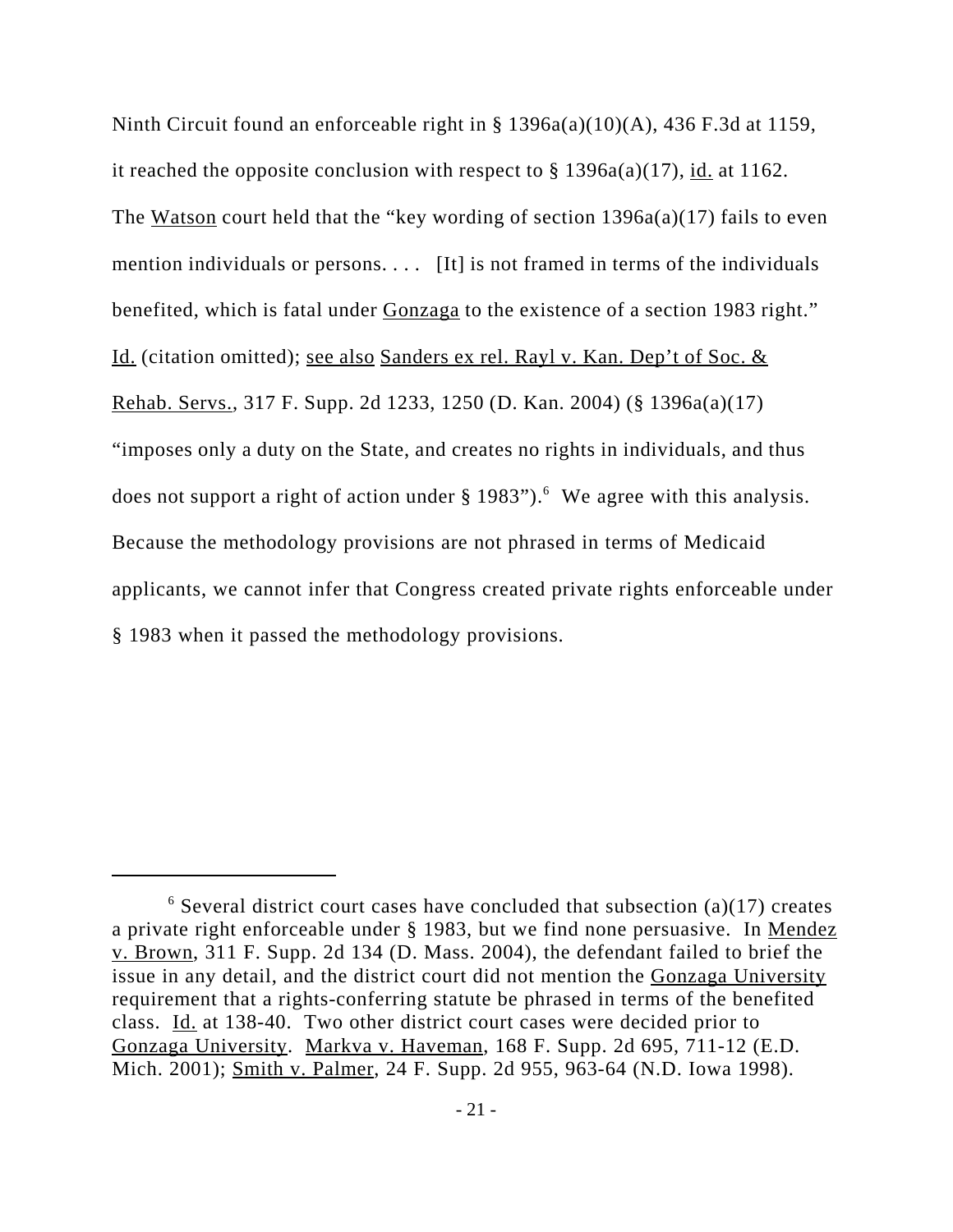Accordingly, Hobbs may not enforce  $\S 1396p(d)(4)$  or the methodology provisions contained in § 1396a by means of a § 1983 suit.<sup>7</sup> The district court's dismissal of Hobbs' statutory claims was therefore correct.

#### **IV**

Lastly, we address whether the New Mexico officials were entitled to qualified immunity as to Hobbs' constitutional claims. When a defendant moves for summary judgment on the basis of qualified immunity, the plaintiff must carry a two-part burden for his claims to survive. Serna v. Colo. Dep't of Corr., 455 F.3d 1146, 1150 (10th Cir. 2006). Under these circumstances, the plaintiff must show both "that the defendant's actions violated a constitutional or statutory right" and that "the right at issue was clearly established at the time of the defendant's unlawful conduct." Medina v. Cram, 252 F.3d 1124, 1128 (10th Cir. 2001) (quotation omitted).

Qualified immunity shields government officials from "harassment, distraction, and liability when they perform their duties reasonably." Pearson v. Callahan, 129 S. Ct. 808, 815 (2009). This doctrine affords "protection to all but the plainly incompetent or those who knowingly violate the law." Malley v. Briggs, 475 U.S. 335, 341 (1986). "The relevant, dispositive inquiry in determining whether a right is clearly established is whether it would be clear to a

<sup>&</sup>lt;sup>7</sup> Because we conclude that Hobbs may not contest violations of either of these statutes by means of a § 1983 suit, we do not address the merits of his various statutory arguments.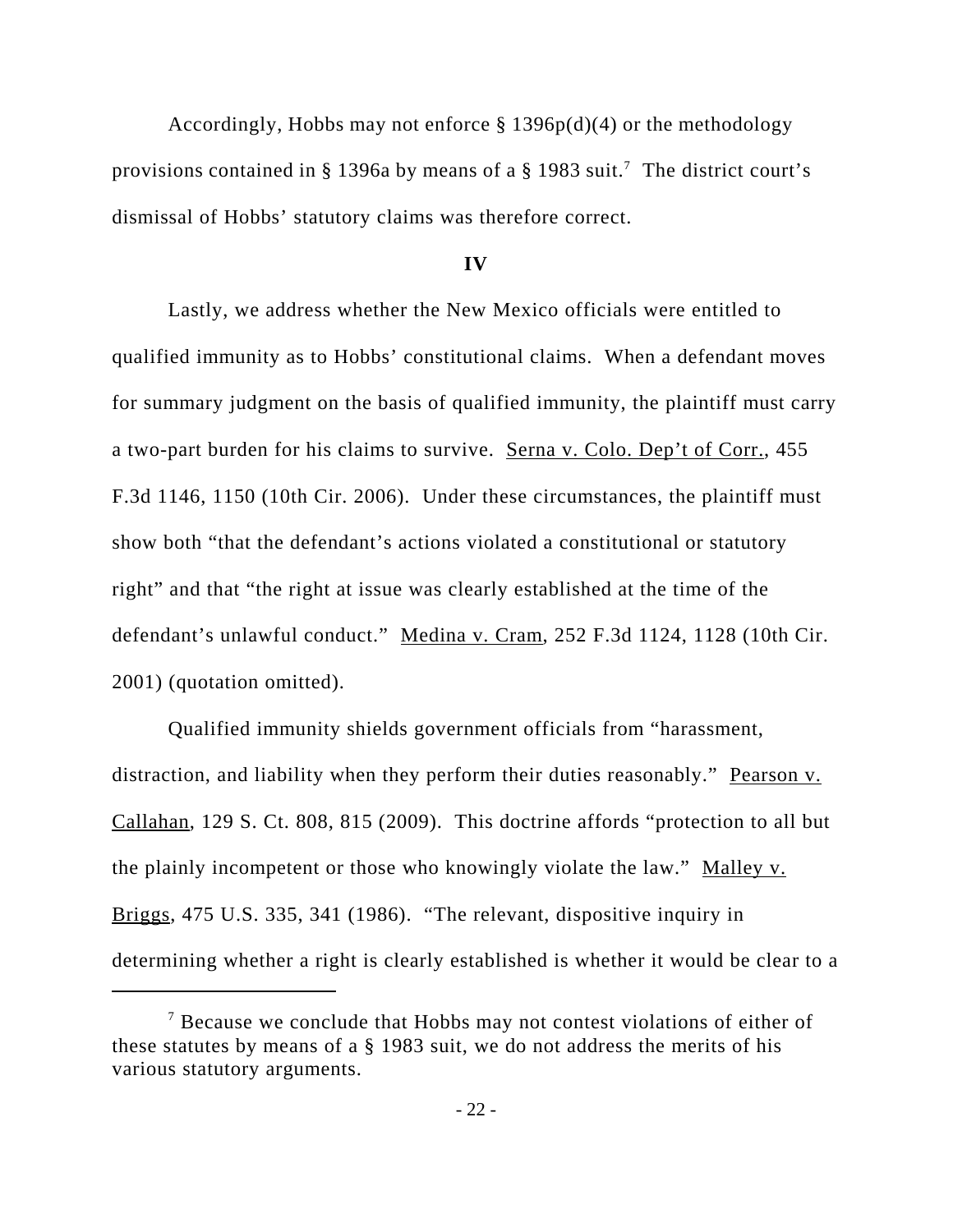reasonable [official] that his conduct was unlawful in the situation he confronted." Saucier v. Katz, 533 U.S. 194, 202 (2001), overruled on other grounds by Pearson, 129 S. Ct. at 818.<sup>8</sup>

### **A**

Hobbs argues that defendants violated his substantive due process rights by determining his eligibility for Medicaid benefits under unwritten and unascertainable standards. He relies primarily on Morton v. Ruiz, 415 U.S. 199 (1974), and its statement that "the determination of eligibility cannot be made on an ad hoc basis by the dispenser of the funds." Id. at 232.

### **1**

In Ruiz, the plaintiff challenged a decision by the Bureau of Indian Affairs ("BIA") to deny him benefits because he did not live on a reservation. Id. at 204- 05. The statute at issue required that BIA "shall direct, supervise, and expend such moneys as Congress may from time to time appropriate, for the benefit, care, and assistance of the Indians throughout the United States." 25 U.S.C. § 13. The

<sup>&</sup>lt;sup>8</sup> Prior to Pearson, Saucier required courts to determine whether a constitutional violation had occurred before proceeding to consider whether the right at issue was clearly established. Saucier, 533 U.S. at 201. Pearson held that "the district courts and the courts of appeals should be permitted to exercise their sound discretion in deciding which of the two prongs of the qualified immunity analysis should be addressed first in light of the circumstances in the particular case at hand." 129 S. Ct. at 818. We begin by examining whether there was a constitutional violation and because we discern none, we do not address whether the alleged rights were clearly established.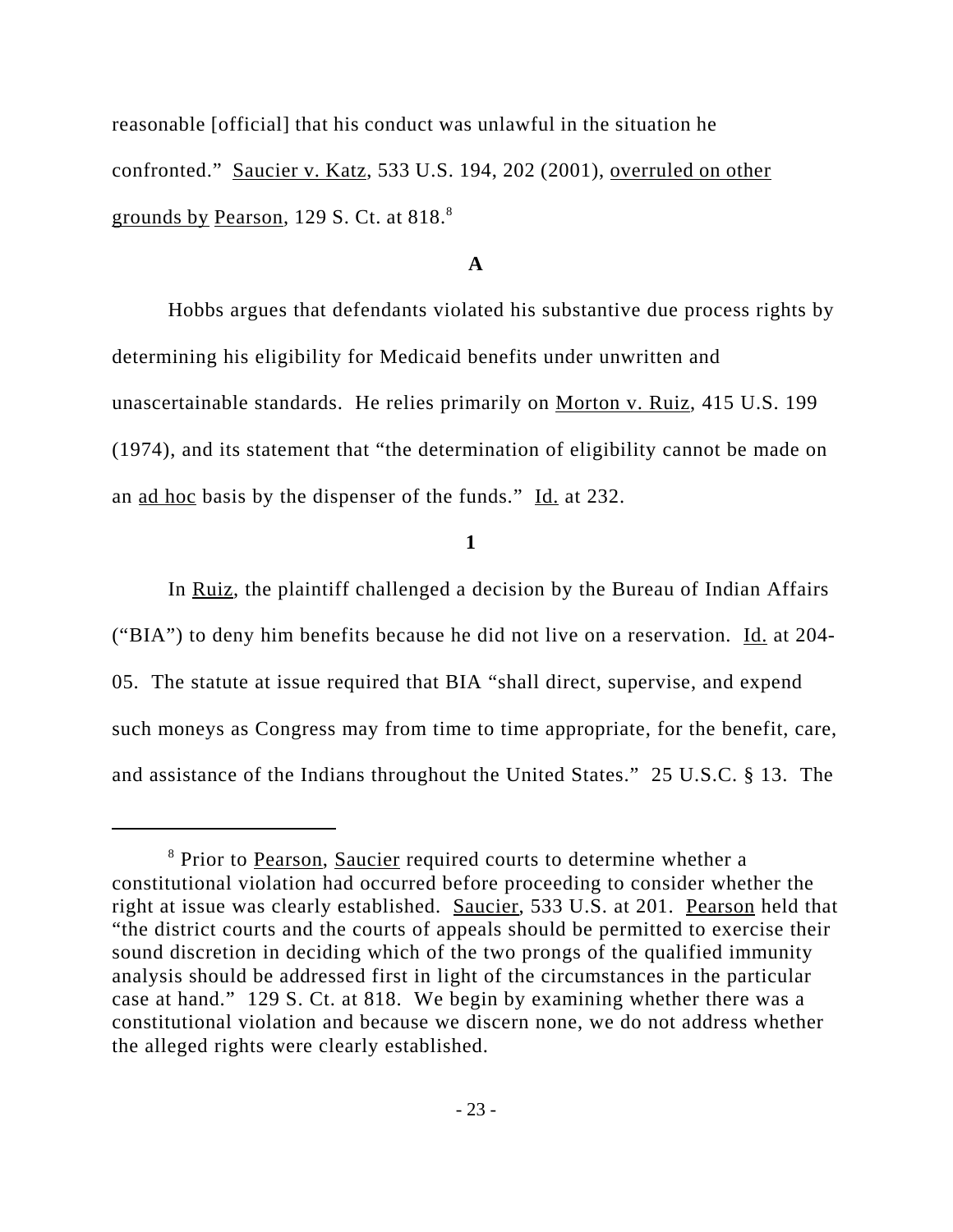BIA limited benefits eligibility to Indians residing on a reservation or otherwise under BIA jurisdiction based on a provision in the Indian Affairs Manual, which was unpublished and not generally available to the public. Ruiz, 415 U.S. at 204, 204 n.6, 208 n.10.

The Supreme Court concluded that Congress intended these benefits to extend to Indians living near reservations as well as those living on reservations. Id. at 230. It then noted that the BIA "has placed itself under the structure of the APA procedures" and its own internal rules required publication of benefiteligibility standards in the Federal Register and codification in the Code of Federal Regulations. Id. at 233. "Where the rights of individuals are affected," the Court held, "it is incumbent upon agencies to follow their own procedures." Id. at 235.

Because the BIA had repeatedly represented to Congress that benefits would be available to Indians living near reservations, the Court deemed it "essential that the legitimate expectation of these needy Indians not be extinguished by what amounts to an unpublished ad hoc determination of the agency that was not promulgated in accordance with [the BIA's] own procedures, to say nothing of those of the Administrative Procedure Act." Id. at 236. "The denial of benefits to these respondents under such circumstances is inconsistent with the distinctive obligation of trust incumbent upon the Government in its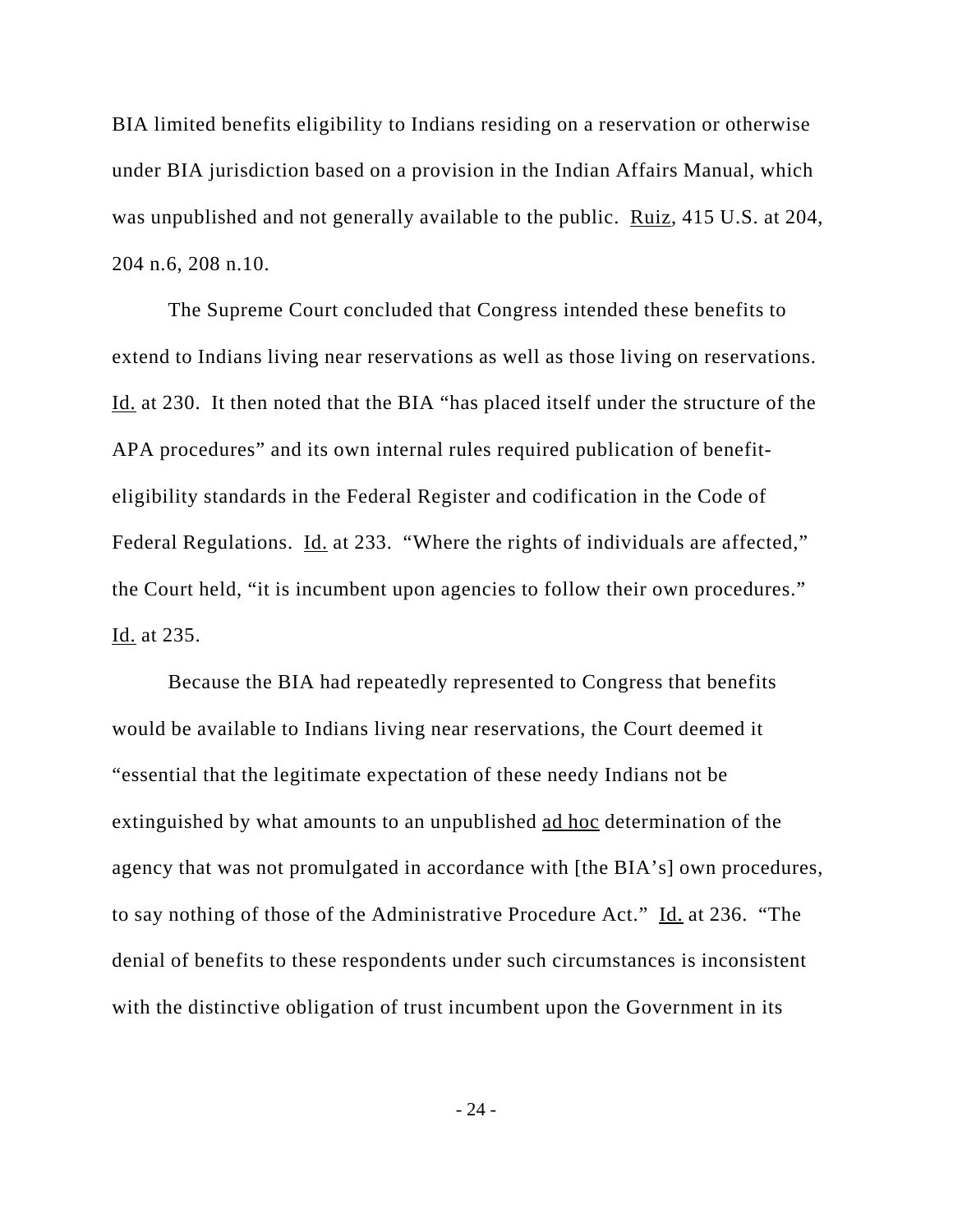dealings with these dependent and sometimes exploited people." Id. (quotation omitted).

We do not read Ruiz to require state or federal agencies to promulgate detailed regulations for every conceivable circumstance that may arise in making benefits determinations. See Pulido v. Heckler, 758 F.2d 503, 506 (10th Cir. 1985) ("[A]s a general rule, an administrative agency is not required to promulgate detailed rules interpreting every statutory provision that may be relevant to its action."). "[T]he choice made between proceeding by general rule or by individual, ad hoc litigation is one that lies primarily in the informed discretion of the administrative agency." <u>SEC v. Chenery Corp.</u>, 332 U.S. 194, 203 (1947); accord NLRB v. Bell Aerospace Co. Div. of Textron, Inc., 416 U.S. 267, 294 (1974) ("[T]he choice between rulemaking and adjudication lies in the first instance within the [agency's] discretion."). Rather, the provision at issue in Ruiz was invalid because the BIA violated its own procedures when it did not publish the rule. The Supreme Court has subsequently clarified that Ruiz held "that the Bureau's failure to abide by its own procedures" coupled with "the distinctive obligation of trust incumbent upon the Government in" dealing with Indians rendered the provision invalid. Lincoln v. Vigil, 508 U.S. 182, 199 (1993). Moreover, this court has previously held that Ruiz was not decided on due process grounds but as a matter of statutory interpretation. See Vigil v. Andrus, 667 F.2d 931, 939 (10th Cir. 1982); see also Ruiz, 415 U.S. at 238 ("In

- 25 -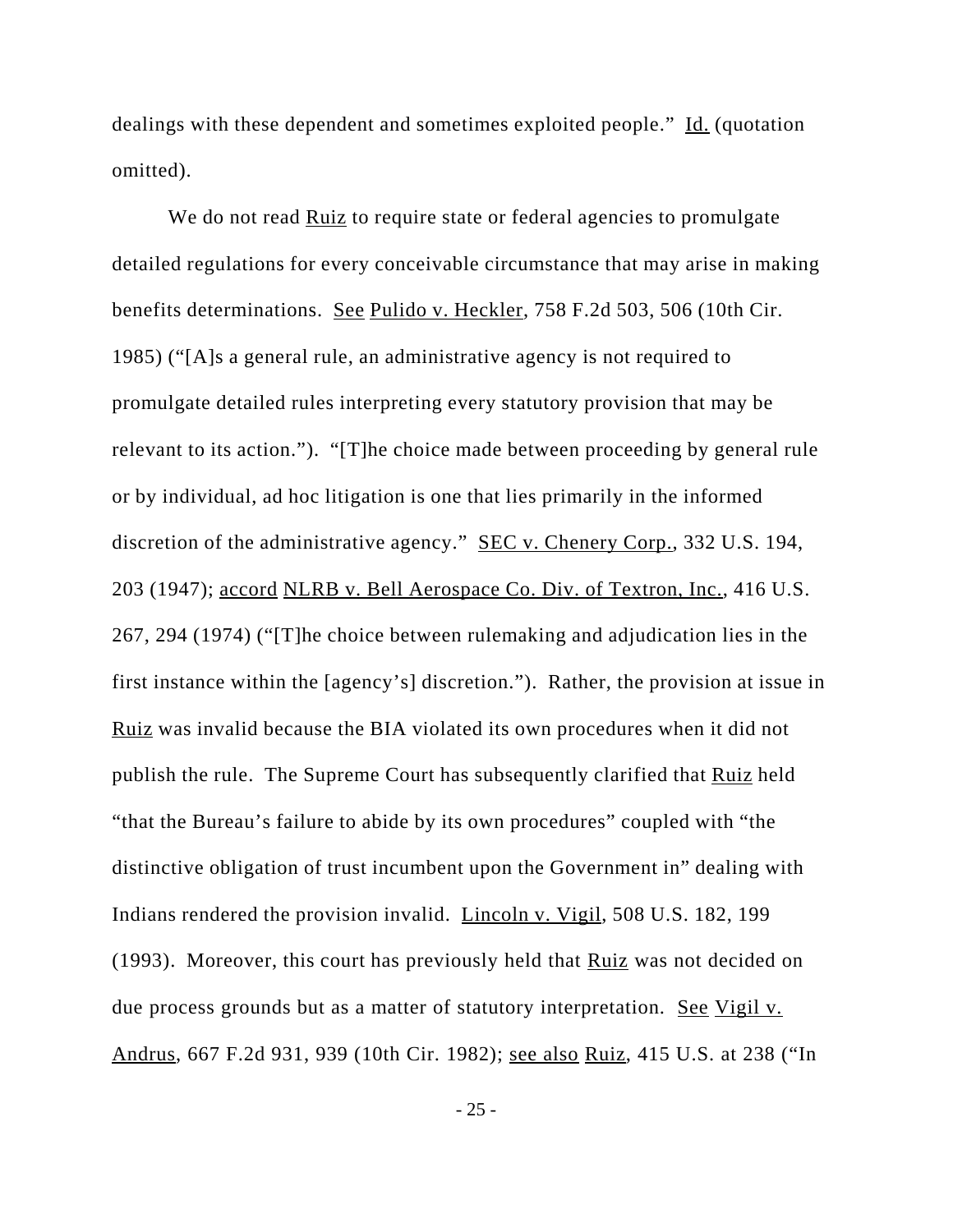view of our disposition of the statutory issue, we do not reach the respondents' constitutional arguments. We intimate no views as to them.").<sup>9</sup>

We recognize that absolute discretion in government decision-making invites mischief. See, e.g., United States v. Wunderlich, 342 U.S. 98, 101 (1951) (Douglas, J., dissenting) ("Absolute discretion is a ruthless master. It is more destructive of freedom than any of man's other inventions."); Holmes v. N.Y. City Housing Auth., 398 F.2d 262, 265 (2d Cir. 1968) ("[A]bsolute and uncontrolled discretion in an agency of government vested with the administration of a vast program, such as public housing, would be an intolerable invitation to abuse."). Further, we are sympathetic to the special needs trust practitioners appearing as amici who seek guidance from NMHSD. Yet, we must also acknowledge that a rigid rule-making requirement "would make the administrative process inflexible and incapable of dealing with many of the specialized problems which arise." Chenery Corp., 332 U.S. at 202; cf. United States v. Platte, 401 F.3d 1176, 1189 (10th Cir. 2005) ("The Constitution does not, however, impose impossible standards of specificity." (citation and alteration omitted)).

Balancing these somewhat competing principles, courts have found benefits determinations to be insufficiently guided by standards only when agencies acted

<sup>&</sup>lt;sup>9</sup> Even though **Ruiz** may well not have been a due process case, we nonetheless consider whether it bears on the due process right asserted because its basis is somewhat opaque.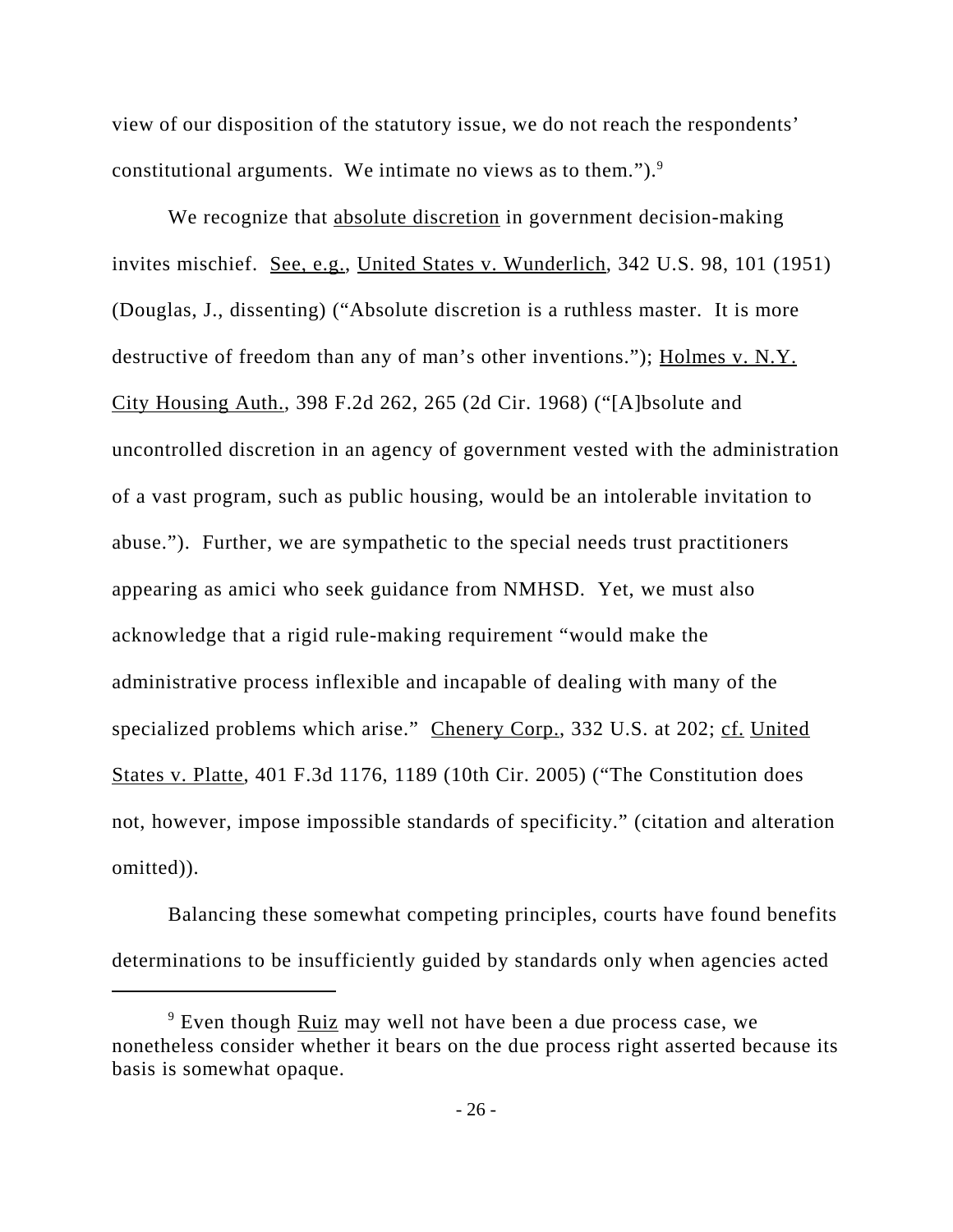absent <u>any</u> ascertainable limit on eligibility. In Ruiz, the statute at issue merely provided "for the benefit, care, and assistance of the Indians throughout the United States," 25 U.S.C. § 13; Ruiz, 415 U.S. at 205 n.7, and the BIA did not promulgate any publicly-available implementing regulations, Ruiz, 415 U.S. at 204, 204 n.6, 208 n.10. Similarly, in Baker-Chaput, 406 F. Supp. 1134 (D.N.H. 1976), a benefits statute simply stated: "Whenever a person in any town shall be poor and unable to support himself he shall be relieved and maintained by the overseers of public welfare of such town, whether he has a settlement there or not." Id. at 1137 (quoting N.H. Rev. Stat. Ann. § 165:1); see also Carey v. Quern, 588 F.2d 230, 232 (7th Cir. 1978) ("[D]efendants neither issued an Official Bulletin nor utilized any administrative guidelines governing eligibility determinations . . . ."); White v. Roughton, 530 F.2d 750, 753 n.8, 754 (7th Cir. 1976) (per curiam) (statute providing for "[f]inancial aid in meeting basic maintenance requirements for a livelihood compatible with health and well-being" vested "virtually unfettered discretion" in agency).

These cases upon which Hobbs relies establish, at most, a due process right to be free from eligibility determinations made without reference to any publiclyavailable standard. As did the Fourth Circuit in interpreting this line of cases, so do we acknowledge the possibility "that an apparent standard might be so vague as to be no standard at all," but "we are not aware of any pertinent case so holding." Harris v. Lukhard, 733 F.2d 1075, 1080 (4th Cir. 1984). We need not

- 27 -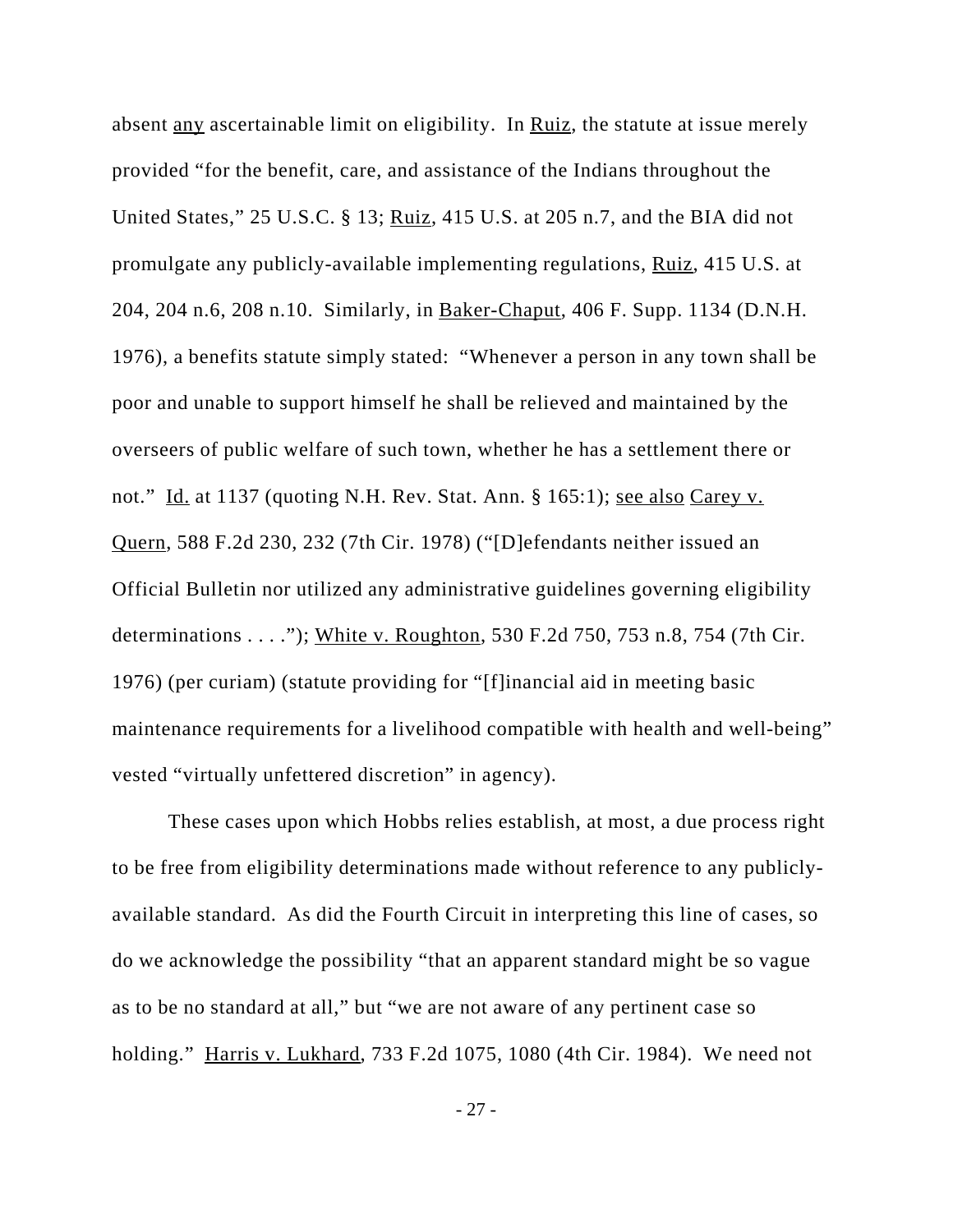delineate the precise boundary of the right Hobbs alleges because the standards applied by defendants here are a far cry from no standards at all.

**2**

Eligibility for Medicaid is based on an extraordinarily complex set of interlocking statutes, federal and state regulations, and other interpretive documents. In the present case, NMHSD was applying the eligibility standards contained in 42 U.S.C. § 1396p(d) and the State Medicaid Manual, which provides detailed guidance concerning treatment of trust assets as countable resources. See Centers for Medicare and Medicaid Services, U.S. Dep't of Health & Human Servs., State Medicaid Manual, § 3259, available at http://www.cms.hhs.gov/Manuals/PBM/list.asp [hereinafter State Medicaid Manual].<sup>10</sup> The State Medicaid Manual advises agencies to apply the exception contained in  $\S 1396p(d)(4)(A)$  if the trust "is established for the sole benefit of the individual." State Medicaid Manual § 3259.7(A). It defines "sole benefit" as follows:

[A] trust is considered to be established for the sole benefit of a spouse, blind or disabled child, or disabled individual if the trust benefits no one but that individual, whether at the time the trust is

 $10$  The State Medicaid Manual is not promulgated under the notice and comment provisions of the Administrative Procedure Act and thus does not "have the force and effect of law." Ramey v. Reinertson, 268 F.3d 955, 963 (10th Cir. 2001). We will defer to such interpretive documents, however, to the extent that they are consistent with the purposes of the federal statute and provide a reasonable interpretation thereof. See id.; Reames v. Okla. ex rel. Okla. Health Care Auth., 411 F.3d 1164, 1170-71 (10th Cir. 2005).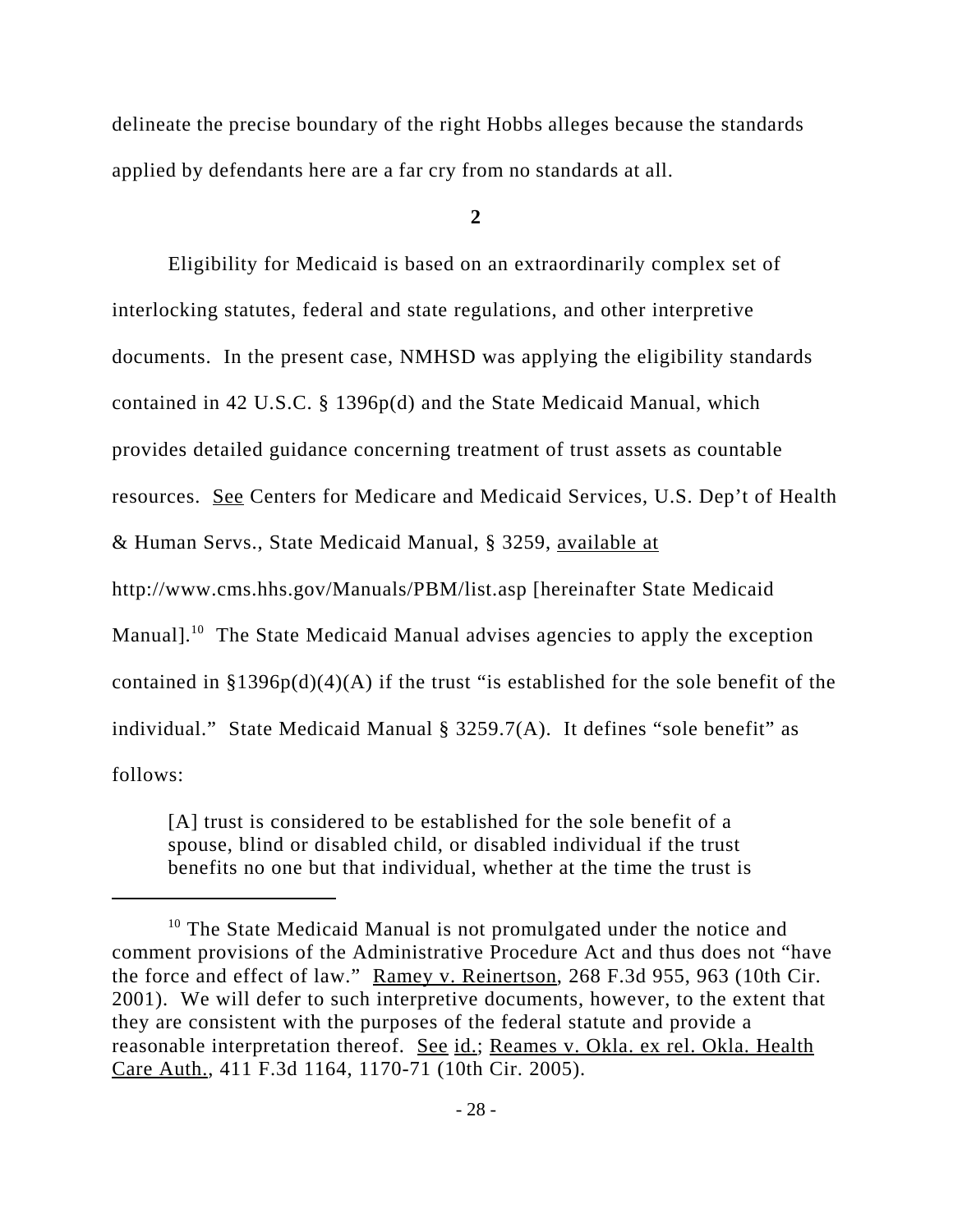established or any time in the future. . . . [A] trust that provides for funds or property to pass to a beneficiary who is not the spouse, blind or disabled child, or disabled individual is not considered to be established for the sole benefit of one of these individuals.

§ 3257.B.6.

These detailed provisions—which themselves comprise only a small corner of the eligibility regulation universe—bear little resemblance to the entirely generalized spending statutes considered in the cases Hobbs cites. See Ruiz, 415 U.S. at 205 n.7; Carey, 588 F.2d at 232; White, 530 F.2d at 753 n.8, 754; Baker-Chaput, 406 F. Supp. at 1137. Unlike those provisions, which relate no information as to who may be eligible for benefits, Hobbs was well informed of the standard used to govern whether his Trust would be a countable resource for

determining Medicaid eligibility: The Trust would be exempt if it "benefits no

one but [Hobbs], whether at the time the trust is established or any time in the

future." State Medicaid Manual § 3257.B.6.

The evidence presented to the district court confirms that this "sole benefit"11 standard was applied in Hobbs' case. Zenderman testified that she

 $11$  Hobbs argues in a footnote that the "sole benefit" standard impermissibly restricts the reach of the statute, which provides that a special needs trust must be "established for the benefit of [the disabled] individual." 42 U.S.C.  $§$  1396p(d)(4)(A). We have already held that Hobbs does not possess cognizable rights under this subsection. Moreover, as noted above, see supra note 10, we owe some deference to the Centers for Medicare and Medicaid Services' interpretation of the Social Security Act as embodied in the State Medicaid Manual as long as its interpretation is consistent with statutory language, statutory purpose, and is reasonable. We conclude that its interpretation of (continued...)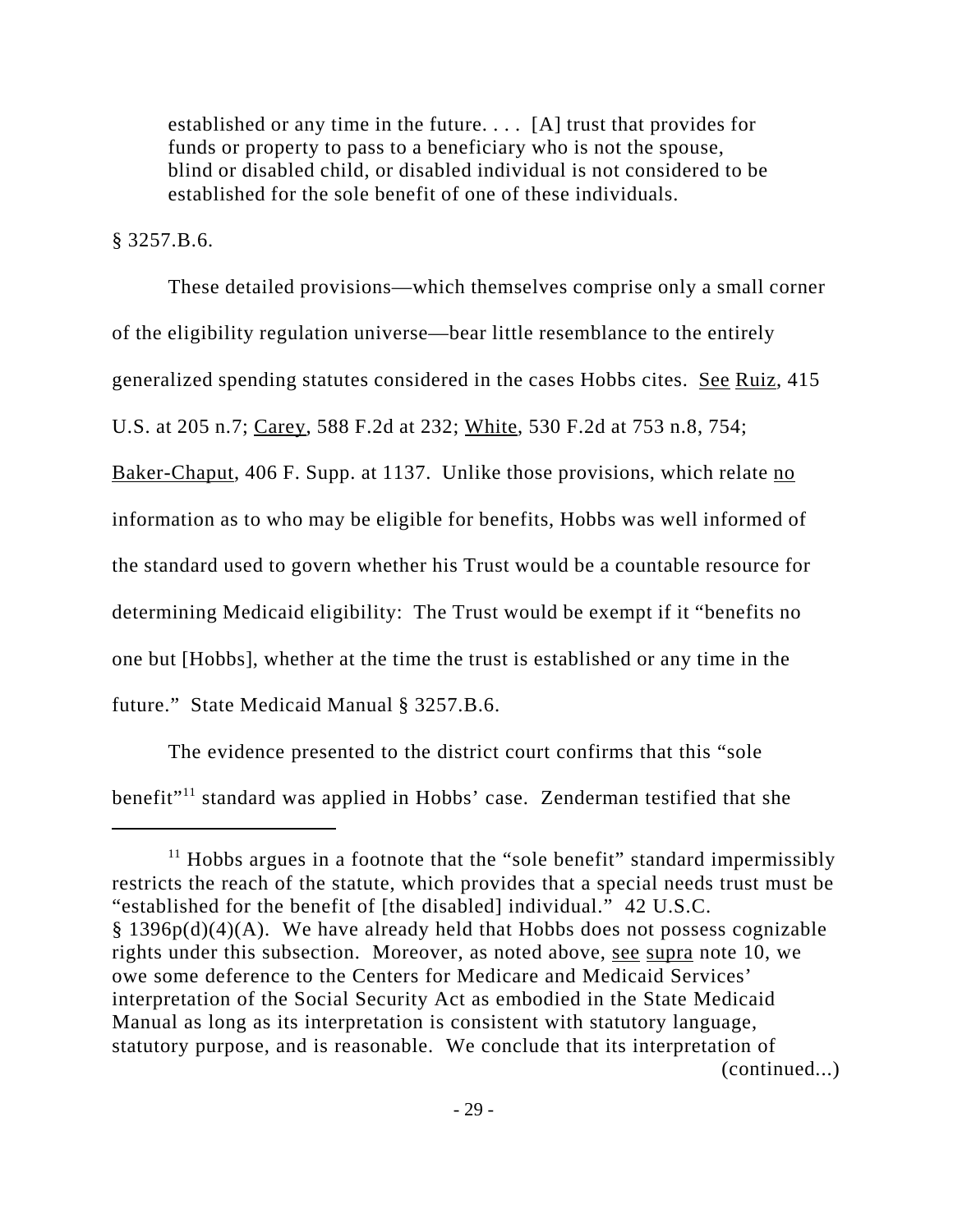determined Hobbs' Trust was a countable resource based on sections 3259.7(A) and 3257.B.6 of the State Medicaid Manual. She cited those same provisions in her July 29, 2004 letter to Hobbs' attorney. She further testified that her interpretation of the Trust was merely an application of the "sole benefit" standard. Although Hobbs' attorney repeatedly questioned Zenderman regarding "unwritten policies" of NMHSD, Zenderman was clear that the department "approach[es] each case individually," and she was required to "take each trust and each case on its own merit and look at the individual facts in the individual situation." Contrary to Hobbs' assertion, the defendants did not admit that they operated without written guidelines. Zenderman simply noted that she did not know of any written rules that governed the specific issue of whether payments from a minor's trust to the minor's parent for routine care were for the sole benefit of the minor.

 $11$ (...continued)

 $§ 1396p(d)(4)(A)$  satisfies that standard.

When only one criterion is articulated in a statute, we have read the statute to compel exclusion of other criteria. See United Keetoowah Band of Cherokee Indians of Okla. v. U.S. Dep't of Housing and Urban Development, 567 F.3d 1235, 1242 (10th Cir. 2009) (reading statute delegating authority to U.S. Department of Housing and Urban Development to promulgate a formula based on factors reflecting need as barring other considerations). Similarly, in requiring that a special needs trust be established "for the benefit of" a disabled individual, it is at least reasonable to conclude that Congress did not mean that a special needs trust must merely include the disabled individual as one of many beneficiaries. Our reading of the statute relies on ordinary application of the maxim expressio unius est exclusio alterius, see, e.g., In re Villa W. Assocs., 146 F.3d 798, 805 n.6 (10th Cir. 1998), combined with a certain level of deference to the agency's interpretation.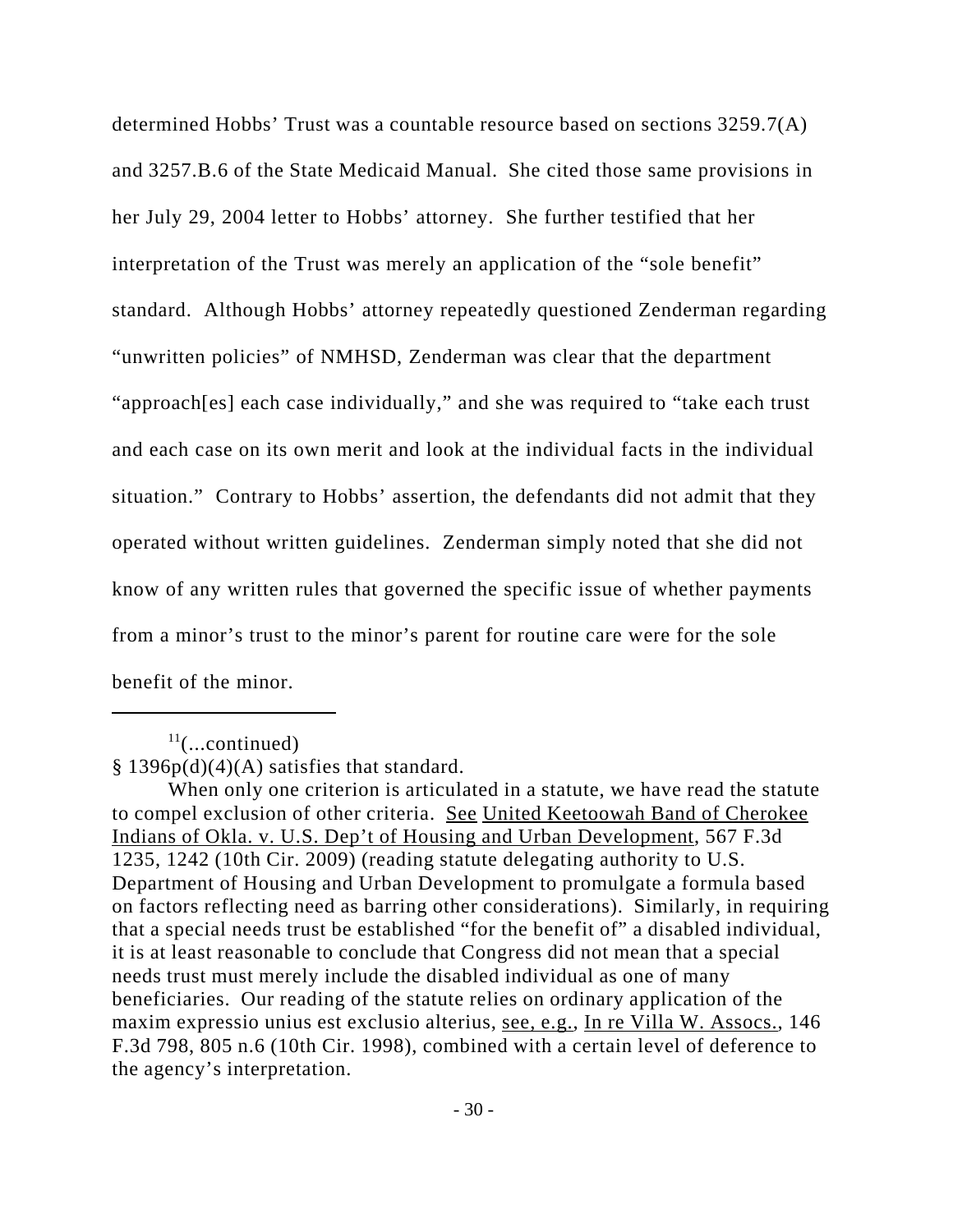The mere fact that written regulations do not cover every contingency does not rise to the level of a constitutional violation. Substantive due process does not command an agency to promulgate a Napoleonic Code. At most, Hobbs was entitled to have his eligibility determination made pursuant to a written, ascertainable standard. Defendants here applied such a standard in determining eligibility. Accordingly, we conclude that the defendants did not violate Hobbs' substantive due process rights.

#### **B**

Hobbs also argues that defendants violated his procedural due process rights. We see no merit to this contention. "The fundamental requirement of [procedural] due process is the opportunity to be heard at a meaningful time and in a meaningful manner." Mathews v. Eldridge, 424 U.S. 319, 333 (1976) (quotation omitted). Hobbs was afforded a "fair hearing" pursuant to N.M. Stat. § 27-3-3 during which he was represented by counsel, permitted to submit evidence to an ALJ, and for which NMHSD bore the burden of proving its position by a preponderance of the evidence. The only defect Hobbs claims in this process is that the hearing determination, like the eligibility determination generally, was based on unwritten, unascertainable standards. As discussed above, we reject this characterization of defendants' actions. Thus, Hobbs' procedural due process rights were not violated.

## **V**